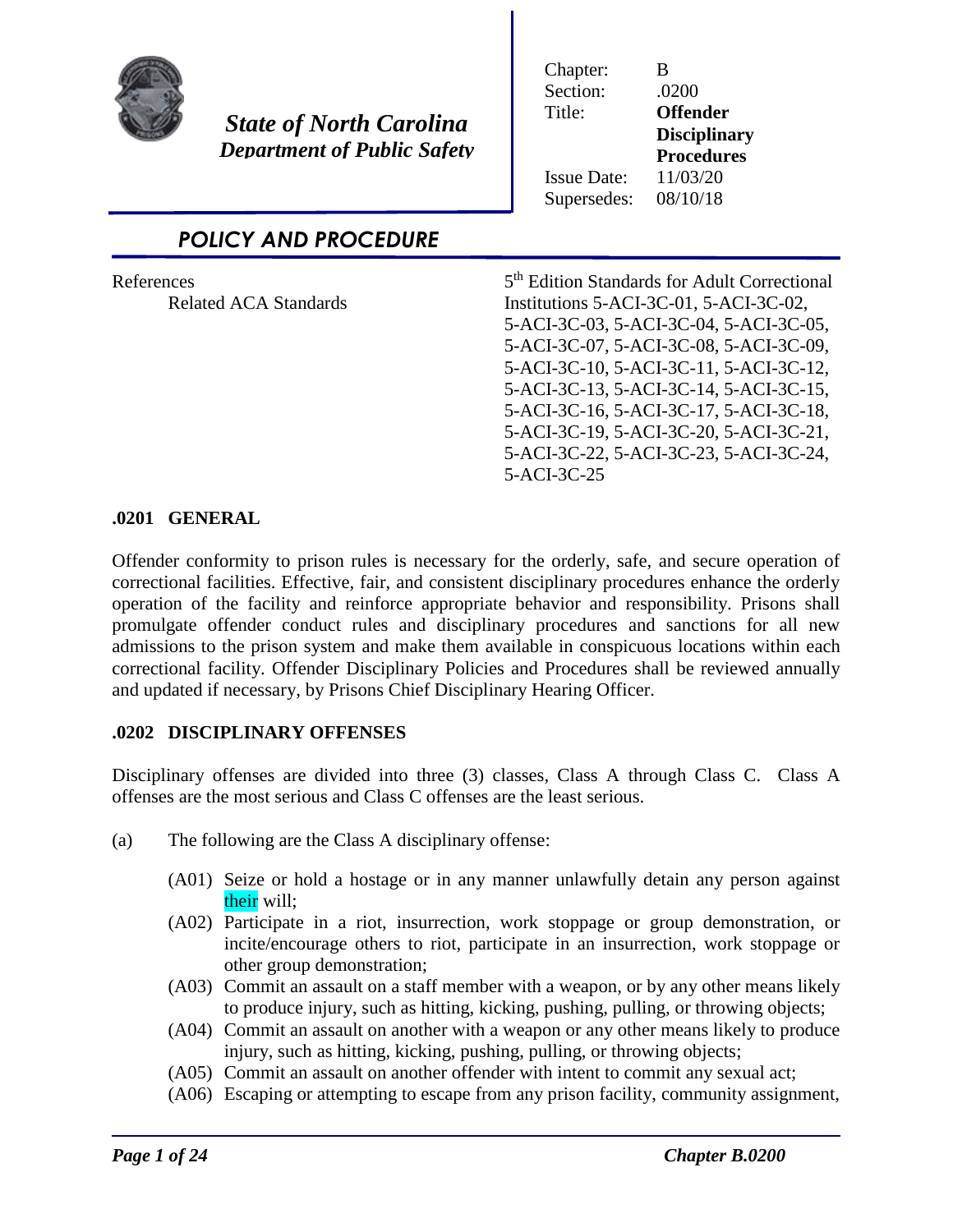during transport, or from the supervision of prison staff or its authorized agent. Attempt will include possession of escape plans, possession of any object that could aid in an escape, attempt to hide within the facility to affect an escape, or any other action that could result in escape if correctional staff did not intervene;

- (A07) Possess, manufacture, and/or detonate an incendiary or explosive device;
- (A08) Set a fire;
- (A09) Commit an assault on a staff member by throwing liquids, (including but not limited to urine and feces), or spitting on a staff member;
- (A10) Fight or engage in a mutual physical confrontation involving weapons (including but not limited to knives, locks, and razors), or resulting in outside medical attention;
- (A11) Commit an assault on a staff member with intent to commit any sexual act;
- (A12) Manufacture, possess, introduce, sell or use any unauthorized controlled substance, unauthorized intoxicant or alcoholic beverage, or possess associated paraphernalia;
- (A13) Refuse to submit to a drug test or breathalyzer test, or interfere with the taking of such tests;
- (A14) Participate in, or organize, whether individually or in concert with others, any gang or Security Risk Group (SRG), or participate in any activity or behavior associated with a Security Risk Group;
- (A15) Offer, give, solicit or accept a bribe, or offer to give or withhold anything to persuade staff to neglect duties or perform favors;
- (A16) Possess or use in any manner any type of unauthorized recording or image taking device or any type of unauthorized communication device whether audio, video, or any device that has direct outside communication capability: e.g. internet, email, instant message. Examples include, but are not limited to, smart phones, mobile cellular phones, desktops, laptops/electronic tablets, cameras, tape recorders or digital recorders that can be used to send and/or receive any type of messages/images/data for any purpose, or possess any associated component of an above noted device;
- (A17) Commit an assault on any person, other than an employee or offender, with intent to commit any sexual act;
- (A18) Knowingly make to any person a false oral or written allegation about a staff member that, if true, could expose the staff member to criminal liability;
- (A19) Commit an assault on another by throwing liquids (including but not limited to urine and feces), or spitting on another;
- (A20) Wrongfully take, give away, or carry away, canteen inventory/cash, which results in a loss of more than one hundred dollars (\$100.00);
- (A21) Extortion, strong-arming, verbal or physical intimidation for personal or financial gain;
- (A22) Instigate or provoke an assault on a staff member; (Formerly B13)
- (A23) Instigate or provoke an assault on another (including but not limited to other offenders, civilians, etc.); (Formerly B07)
- (A24) Possess or have under control any weapon or instrument to aid in an assault, insurrection or riot; (Formerly B01)
- (A25) Commit, solicit or incite others to commit any sexual act or indecently expose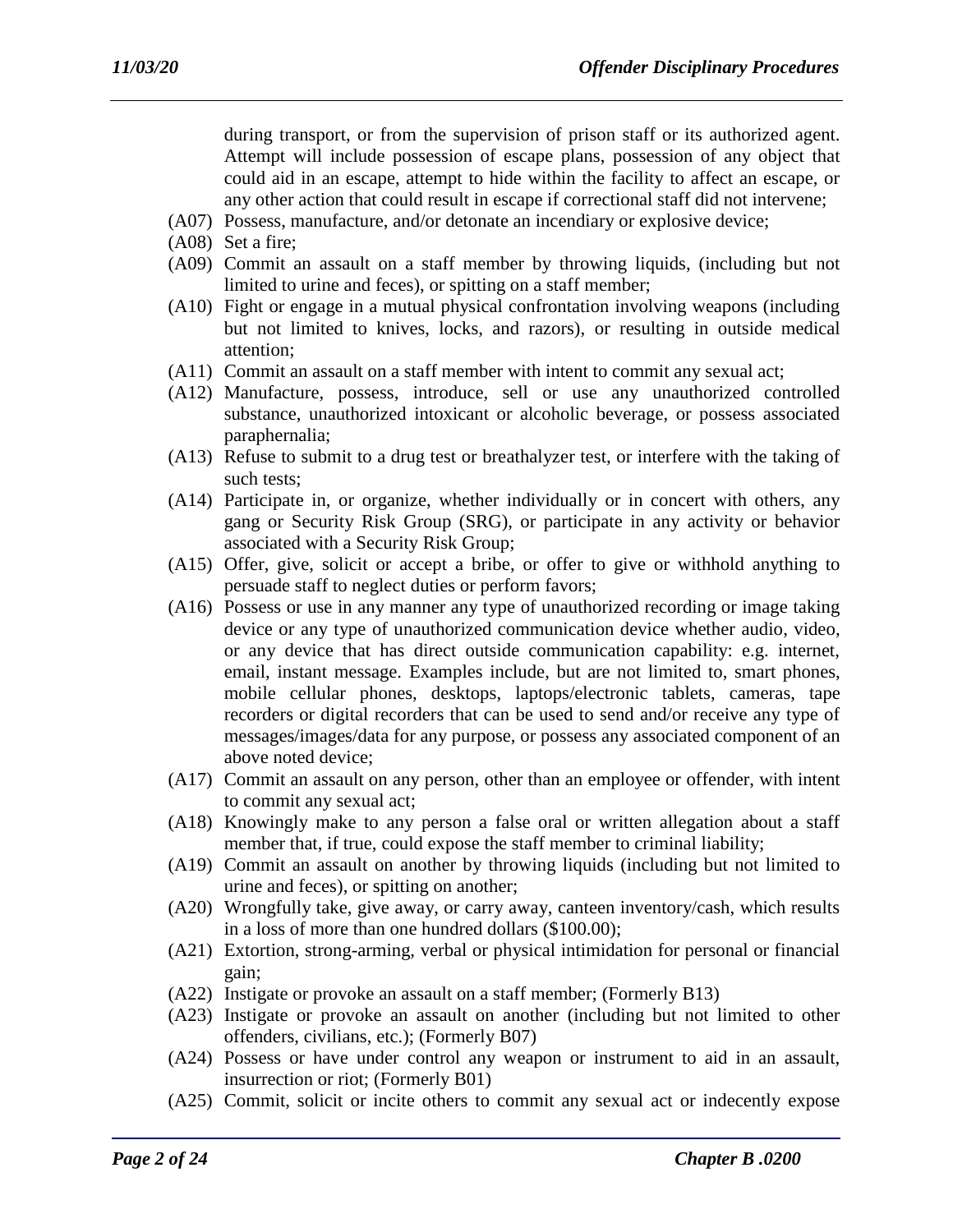oneself, or touch the sexual or other intimate parts of oneself or another person for the purpose of sexual gratification; (Formerly B06)

- (A98) Deliberately provide false and/or misleading information to staff during an investigation related to any offense in this class;
- (A99) Attempt to commit any of the above-listed offenses, aid another person to commit any of the above-listed offenses, or make plans to commit any of the above-listed offenses. It shall be no defense that an individual was prevented from completing any of the above-listed offenses by prison staff or intervening circumstances.
- (b) The following are the Class B disciplinary offenses:
	- (B01) No longer in use. See Offense A24.
	- (B02) Flood cell(s);
	- (B03) Willfully tamper with, damage or block any camera, locking device, fence, door, gate, window or cell light;
	- (B04) No longer in use. See offense A12.
	- (B05) Knowingly inhale, smell or breathe any vapors, fumes or odors, or possess for the purpose of inducing or attempting to induce intoxication through inhalation; or possess, inject, or ingest any non-controlled substance for the purpose of altering mental or physical capacity;
	- (B06) No Longer in use. See offense A25.
	- (B07) No longer in use. See Offense A23;
	- (B08) Interfere with a staff member in the performance of his or her duties;
	- (B09) Violate any law of the State of North Carolina or the United States of America; General Statute must be cited. This offense is to be used only if the misconduct cannot be addressed by an existing infraction;
	- (B10) Commit or incite others to commit acts, which spread or may spread communicable diseases, or possess any instruments capable of spreading communicable diseases (including but not limited to tattooing instruments and needles);
	- (B11) No longer in use. See offense A13.
	- (B12) Leave, quit without authorization, fail to report, or neglect to adhere to approved schedules for community-based programs;
	- (B13) No longer in use. See Offense A22;
	- (B14) Willfully damage, destroy, alter, tamper with or lose State property or property belonging to another; (Formerly D09)
	- (B15) Communicating directly, indirectly, via a third party, or in any manner with victims, or family members of the victims, who have requested in writing to Department of Public Safety officials that such communication is unwanted; and/or notified in writing by Department of Public Safety officials of a no contact order;
	- (B16) No longer in use. See offenses B23 and C21
	- (B17) Causing a work stoppage, delaying work while on community work assignment, or causing the offender to be returned to the facility due to misconduct;
	- (B18) Threaten to harm or injure staff or civilian; (Formerly C12)
	- (B19) Sell, accumulate, give, misuse, or hide medication; (Formerly C01)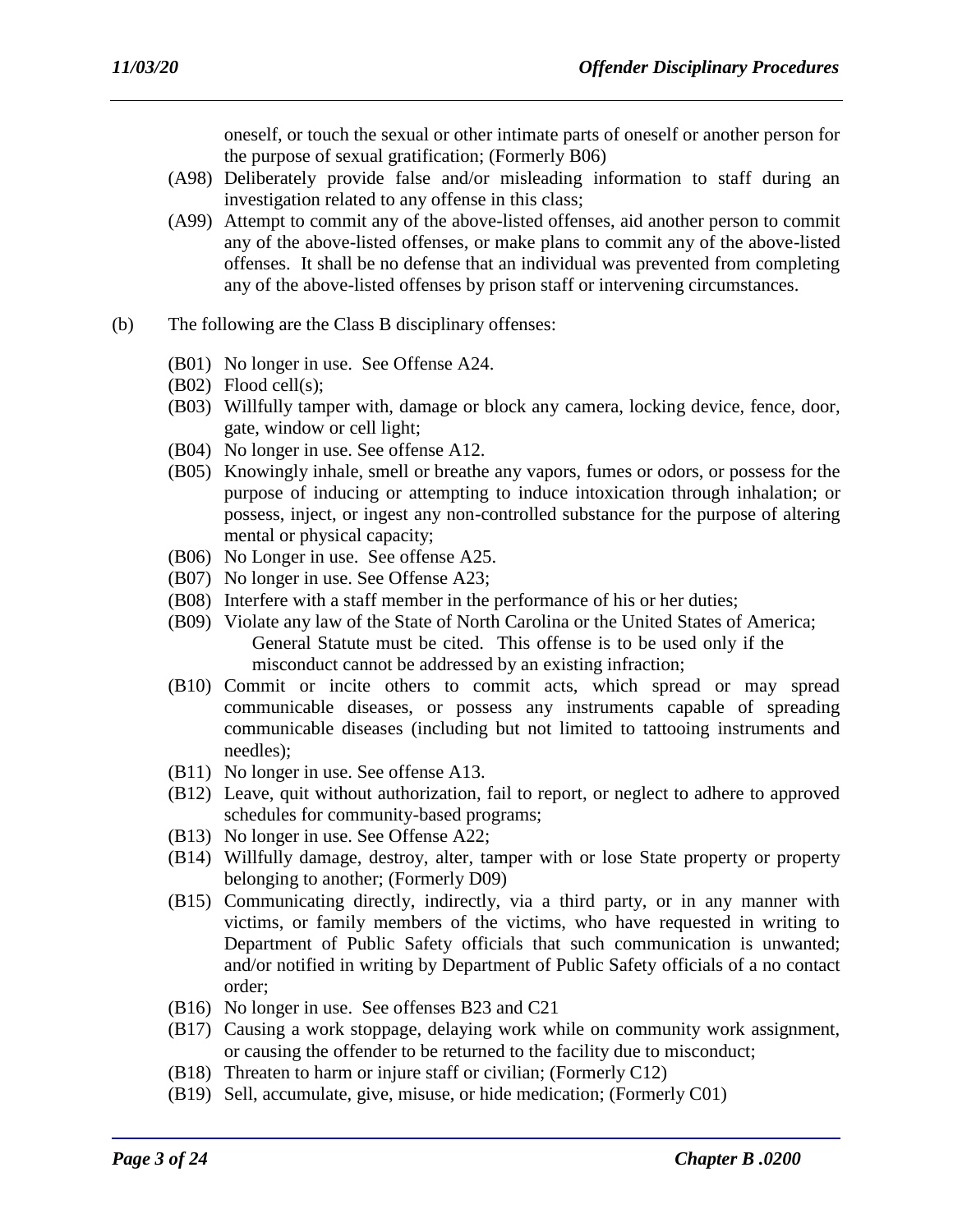- (B20) Commit an assault on a staff member in a manner unlikely to produce injury**;**
- (B21) Commit an assault on another in a manner unlikely to produce injury**;**
- (B22) Fight or engage in a mutual physical confrontation not involving weapons, or not involving outside medical attention; (Formerly C04)
- (B23) Manufacture, distribute or possess a significant amount of tobacco unlikely for personal consumption;
- (B24) Direct toward or use in the presence of any State official, any member of the prison staff, any offender, or any member of the general public, oral or written language or specific gestures or acts that are generally considered disrespectful, profane, lewd, or defamatory; (Formerly C02)
- (B25) Willfully disobey, fail to obey, or cause another offender to disobey or fail to obey any lawful order of a prison official or employee, or any other lawful order to which subject, or cause another to be in an unauthorized location; (Formerly C03)
- (B98) Deliberately provide false and/or misleading information to staff during an investigation related to any offense in this class;
- (B99) Attempt to commit any of the above-listed offenses, aid another person to commit any of the above-listed offenses, or make plans to commit any of the above-listed offenses. It shall be no defense that an individual was prevented from completing any of the above-listed offenses by prison staff or intervening circumstances.
- (c) The following are Class C disciplinary offenses:
	- (C01) No longer in use. See Offense B19.
	- (C02) No longer in use. See Offense B24.
	- (C03) No longer in use. See Offense B25.
	- (C04) No longer in use. See Offense B22.
	- (C05) Offer, give, solicit or accept a bribe or offer to give or withhold anything to persuade another to neglect duties or perform favors;
	- (C06) Leave, quit without authorization, fail to report or fail to report (on time to any scheduled facility job, work or program assignment, or any other appointment); or overtly refuse to accept a work or program assignment; or negligently fail to perform or complete any assigned duties;
	- (C07) Threaten to harm or injure another offender;
	- (C08) Wrongfully take**,** carry away**,** or damage personal or state property or accept or buy such property with the knowledge it has been wrongfully taken;
	- (C09) Barter or trade; loan, give, or borrow; gamble or possess gambling paraphernalia; solicit or engage in any business activity;
	- (C10) No longer in use.
	- (C11) Misuse or use without authorization, the telephone or mail;
	- (C12) No longer in use. See Offense B18.
	- (C13) Willfully create a hazardous or physically/verbally offensive condition, or situation, or disruption in any setting (i.e. group meetings, religious services); whether for personal gain or solicitation; (Formerly Offense D05)
	- (C14) Possess funds in a form other than authorized by Prisons' Policy, in excess of the authorized amount, or from an unauthorized source; (Formerly Offense D10)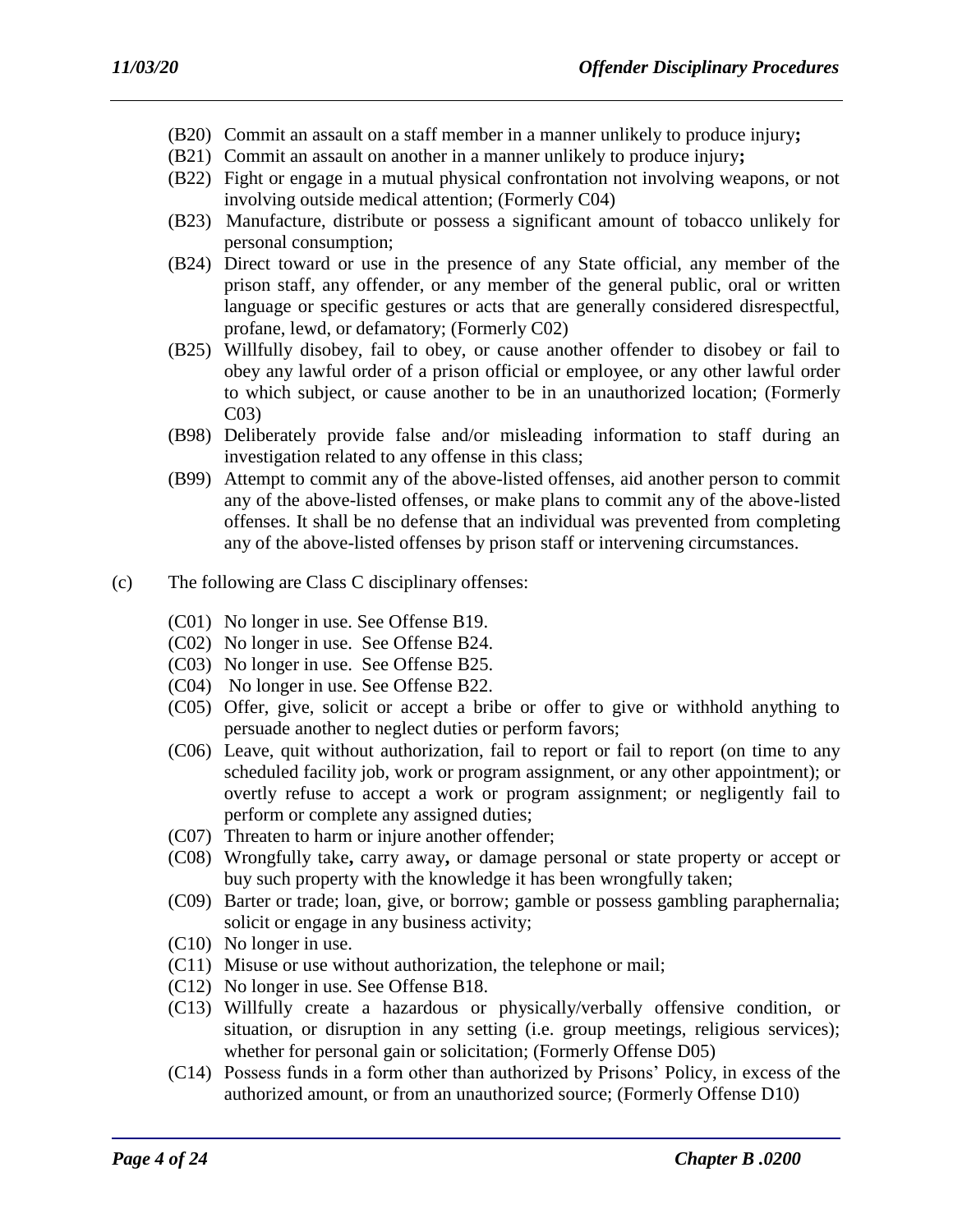- (C15) Possess stamps in excess of the authorized amount as specified in Prisons' Policies or possessing counterfeit or altered stamps;
- (C16) Counterfeit, forge, alter or reproduce without authorization any document, article of identification, or other papers, or knowingly possess such falsified materials; (Formerly D08)
- (C17) Possess contraband not constituting a threat of escape or a danger of violence; (Formerly Offense D03)
- (C18) Exchange articles of clothing/linen/sheets, possess unauthorized or excess clothing/linen/sheets, or mutilate or alter State issued clothing/linen/sheets or wear or us same; Misuse prison supplies (Formerly Offense D07 & D15)
- (C19) Feign physical or mental illness or disablement for any purpose; (Formerly Offense D14)
- (C20) Assist another person with litigation or legal matters; (Formerly Offense D16)
- (C21) Possess or use any tobacco products or paraphernalia for personal consumption; or possess unauthorized lighters or lighting devices;
- (C99) Attempt to commit any of the above-listed offenses, aid another person to commit any of the above-listed offenses, or make plans to commit any of the above-listed offenses. It shall be no defense that an individual was prevented from completing any of the above-listed offenses by prison staff or intervening circumstances.
- (d) The following are the Class D disciplinary offenses: No longer in use.
	- (D01) No longer in use. See Offense C03.
	- (D02) No longer in use. See Offense C06.
	- (D03) No longer in use. See Offense C17.
	- (D04) No longer in use. See Offense C09.
	- *(D05)* No longer in use. See Offense C13.
	- (D06) No longer in use.
	- (D07) No longer in use. See Offense C18.
	- (D08) No longer in use. See Offense C16.
	- (D09) No longer in use. See Offense B14.
	- (D10) No longer in use. See Offense C14.
	- (D11) No longer in use. See Offense C14.
	- (D12) No longer in use.
	- (D13) No longer in use.
	- (D14) No longer in use. See Offense C19.
	- (D15) No longer in use. See Offense C18.
	- (D16) No longer in use. See Offense C20.
	- (D99) No longer in use.

#### **.0203 ADMINISTRATIVE FEES**

(a) All offenders whose offenses result in a guilty disposition will be assessed an administrative fee of \$10.00 through the offender banking system of OPUS. Only one fee per disciplinary report is to be assessed regardless of the number of charges or number of reinvestigations.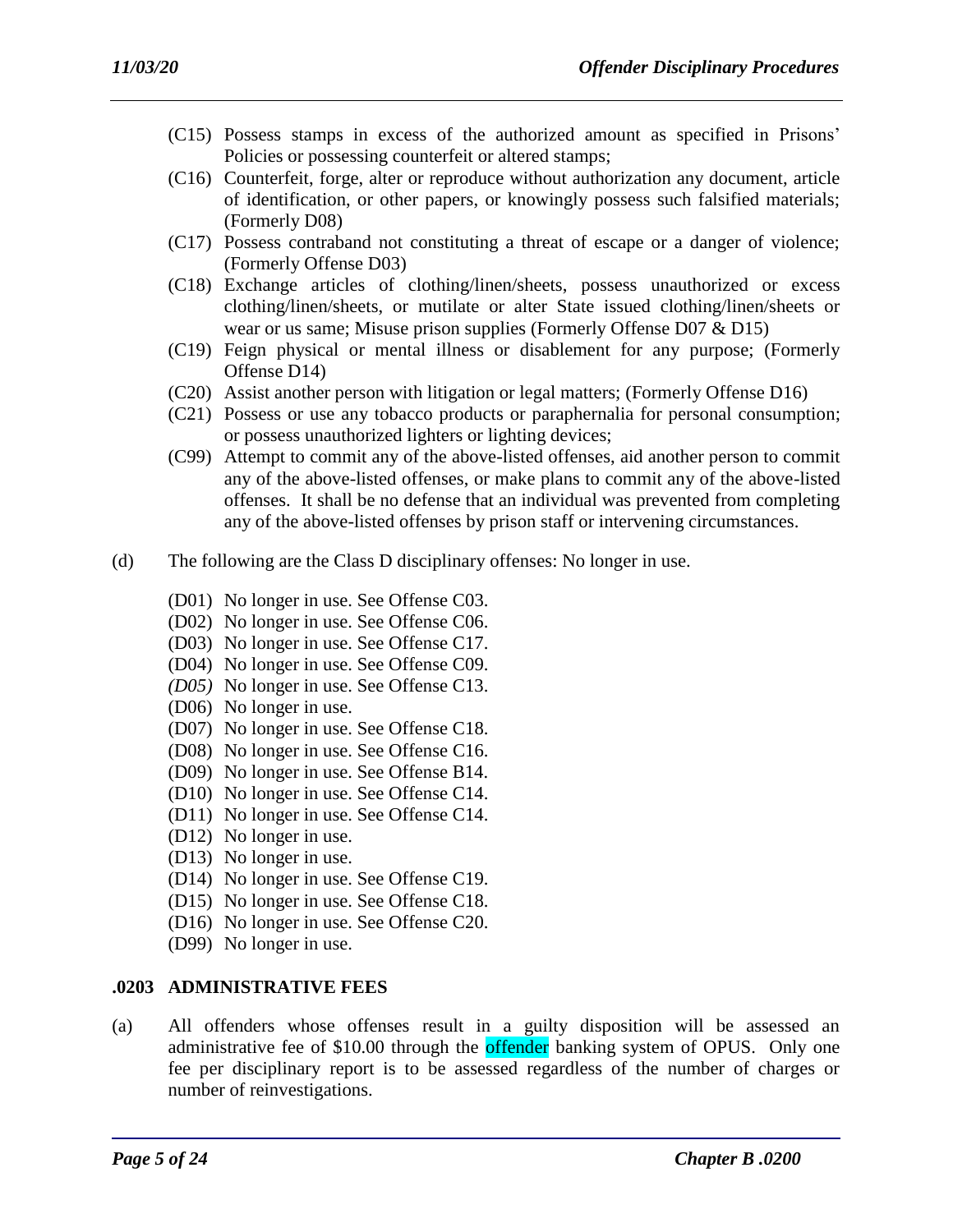(b) All administrative fees will be electronically collected through Offender banking system and transferred to the General Fund.

# **.0204 AUTHORIZED DISCIPLINARY SANCTIONS**

Presumptive sanctions are established for the three (3) classes of offenses. Unless the sanction is suspended by the Hearing Officer per section .0204(d)(4) and (5) or suspended by the Warden/Designee per section .0204(d)(6) and (e)(2), all the presumptive sanctions listed for each class may be imposed for conviction of a disciplinary offense within the given class.

**The Warden/Designee may modify or void any disciplinary sanction**. In those cases where the Warden/Designee voids a disciplinary sanction, designated staff shall forward a memorandum or email documenting this action to the Chief Disciplinary Hearing Officer who shall ensure that it is documented in the offender's appropriate electronic file. The presumptive sanctions are as follows:

- (a) For a Class A offense, presumptive sanctions are authorized*:*
	- (1) Confinement in Restrictive Housing for Disciplinary Purposes (RHDP) for up to 30 days.
	- (2) Loss of up to 60 days sentence credits, as applicable.
	- (3) Up to 50 hours extra duty within the next 60 days following the hearing or release from Restrictive Housing for Disciplinary Purposes (RHDP). Not more than 4 hours shall be performed on a workday and not more than 8 hours on other days.
	- (4) Loss of up to three (3) privileges for a period not to exceed ninety (90) days.
	- (5) Limit weekly trust fund withdrawals to \$ 10.00 for a period not to exceed ninety (90) days.
	- (6) Demotion within minimum custody.
- (b) For a Class B offense, presumptive sanctions are authorized:
	- (1) Confinement in Restrictive Housing for Disciplinary Purposes (RHDP) for up to 20 days.
	- (2) Loss of up to 30 days sentence credits, as applicable.
	- (3) Up to 40 hours' extra duty within the next 60 days following the hearing or release from Restrictive Housing for Disciplinary Purposes (RHDP). Not more than 4 hours shall be performed on a workday and not more than 8 hours on other days.
	- (4) Loss of up to two (2) privileges for a period not to exceed sixty (60) days.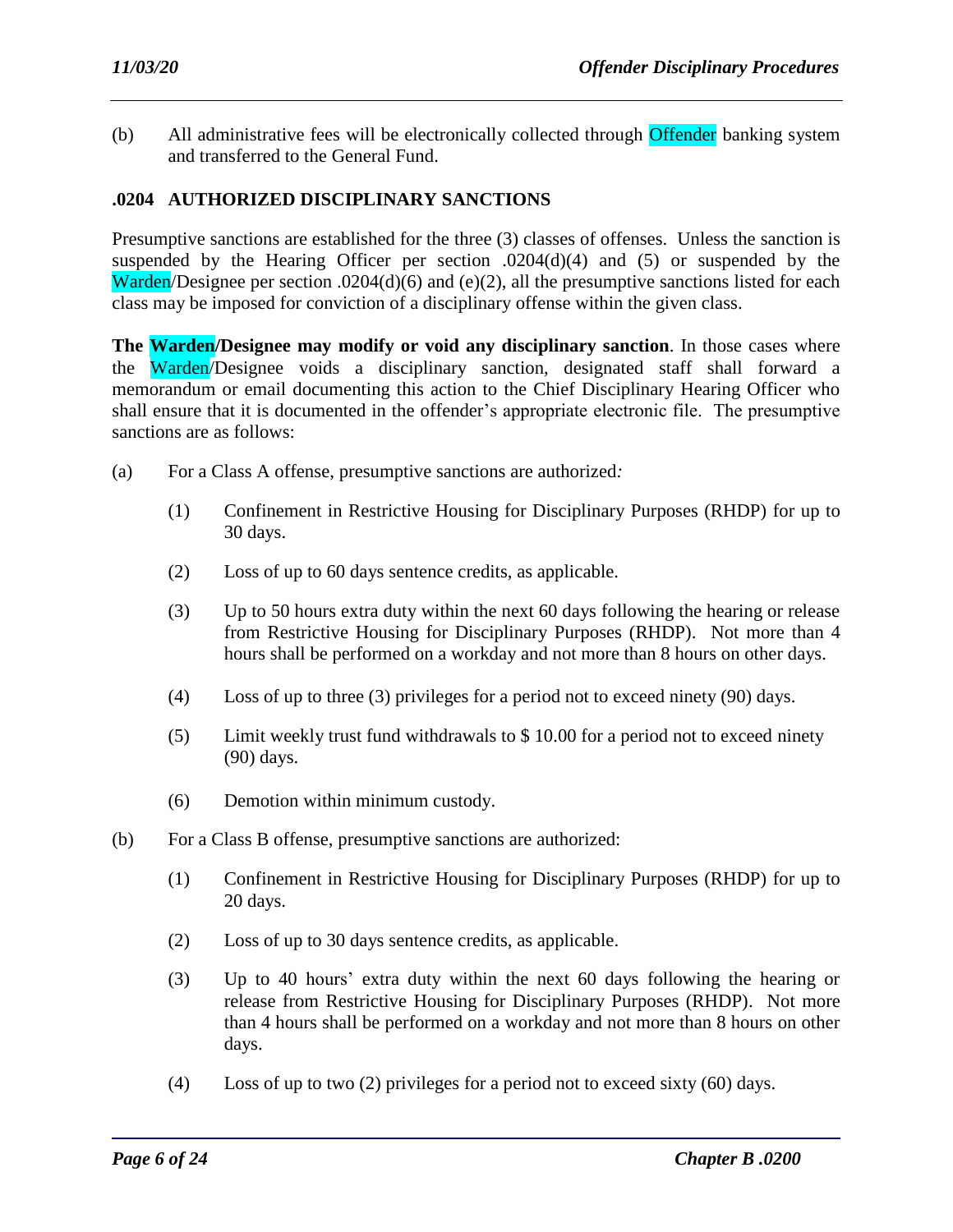- (5) Limit weekly trust fund withdrawals to \$10.00 for a period not to exceed sixty (60) days.
- (6) Demotion within minimum custody.
- (c) For a Class C offense, presumptive sanctions are authorized:
	- (1) Demotion within minimum custody.
	- (2) Loss of up to 10 days sentence credits, as applicable
	- (3) Up to 30 hours' extra duty within the next 45 days following the hearing or release from Restrictive Housing for Disciplinary Purposes (RHDP). Not more than 4 hours shall be performed on a workday and not more than 8 hours on other days.
	- (4) Loss of up to two (2) privileges for a period not to exceed thirty (30) days.
	- (5) Limit weekly trust fund withdrawals to \$10.00 for a period not to exceed thirty (30) days.
- (d) Other Requirements:
	- (1) When initiating disciplinary procedures for an offender found possessing excess stamps or funds in a form other than that authorized or in excess of the authorized amount, the Warden/Designee shall secure all of the money/excess stamps found in the offender's possession in accordance with current Prisons policy for money and stamps. The disposition is to be included in the Investigation Officer's report. Upon a guilty verdict, the disposition of money/stamps taken will be documented on the OR14, Comment screen; at the level, the verdict is rendered. Balances of money and stamps will be transferred in accordance with current Prisons policy for money and stamps if the offender is found guilty. Excess stamps taken will be documented on the OR14, Comment screen, at the level the verdict is rendered and handled in accordance with current Prisons policy regarding authorized items.
	- (2) Offender personal property that is confiscated in conjunction with a disciplinary offense will be treated as contraband and documented on the OR14, Comment screen, by the Investigating Officer. Following a verdict of guilty, the Warden/Designee or Disciplinary Hearing Officer shall document disposition of Unauthorized Personal Property in accordance with current Prisons policy on the OR14, Comment screen. Balances in the Unauthorized Funds account will be transferred in accordance with current Prisons policy if the offender is found guilty.
	- (3) Should the Warden/Designee or Disciplinary Hearing Officer restrict the Trust Fund withdrawal to \$10.00 per week, the action will be applied electronically through the OPUS Offender banking system.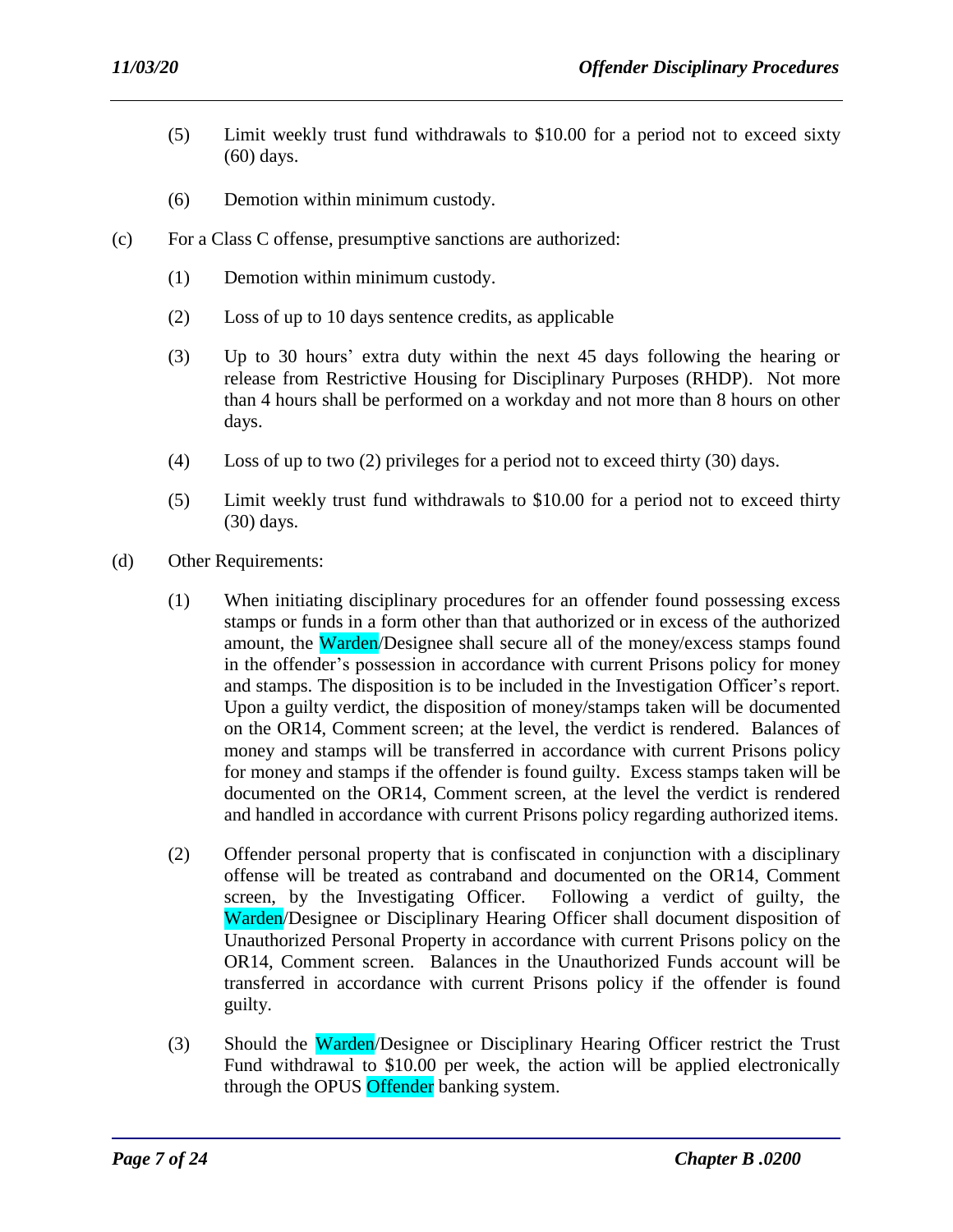- (4) The Disciplinary Hearing Officer may impose the presumptive sanction under any Class,  $A - C$ . The reason shall be recorded on the ISO4, Disciplinary Hearing Officer screen, with comments via OR14, Comment screen. Documentation on the OR14 screen is required for all decisions. In the case of multiple charges incurred from a single incident report, the total amount of Restrictive Housing for Disciplinary Purposes (RHDP) imposed shall be limited to the maximum allowed for the highest-class offense, and no single privilege shall be suspended for more than ninety 90 days. Periods of suspension of the same privilege shall run consecutively. Periods of suspension of unlike privileges shall run concurrently.
- (5) The Disciplinary Hearing Officer may suspend part or all of the presumptive sanctions for a period not to exceed ninety (90) days. The reason for suspending sanctions shall be recorded on the IS04, Disciplinary Hearing Officer screen, via the OR14, Comment screen. The Disciplinary Hearing Officer may activate a suspended sanction if a disciplinary conviction occurs during the suspension time period.
- (6) The Warden/Designee may impose the presumptive sanction under any class  $B -$ C. The reason for the presumptive sanction(s) or suspension of any part of the presumptive sanction(s) shall be recorded on the IS03, Charges and Plea screen, with comments via OR14, Comment screen. Documentation on the OR14 screen is required for all decisions. No single offense to which an offender voluntarily pleads and waives a hearing before the Warden/Designee or Disciplinary Hearing Officer shall result in active sanctions greater than the presumptive sanction. In the case of multiple charges stemming from a single incident report, the total amount of Restrictive Housing for Disciplinary Purposes (RHDP) imposed shall be limited to the maximum allowed for the highest-class offense from this single incident and suspension of any privilege type shall be limited to 90 days.
- (7) The Warden/Designee may suspend part or all of the presumptive sanctions for a period not to exceed ninety (90) days. The reason for suspending sanctions shall be recorded on the IS03, Disciplinary Charges and Plea screen, via the OR14, comment screen. The Warden/Designee may activate a suspended sanction if a disciplinary conviction occurs during the suspension time period.
- (8) Sanctions are active immediately and may be imposed immediately by the Warden/Designee. Appeal of the disciplinary will not delay sanctions from being imposed.
- (9) Restrictive Housing for Administrative Purposes (RHAP) is authorized to provide necessary control while completing an investigation. No offender may be placed in Restrictive Housing for Administrative Purposes (RHAP) for more than 72 hours without the documented approval of the Warden/Designee. The time that the offender is assigned on Restrictive Housing for Administrative Purposes (RHAP) awaiting disposition of an offense shall be credited toward any Restrictive Housing for Disciplinary Purposes (RHDP) subsequently imposed for the incident.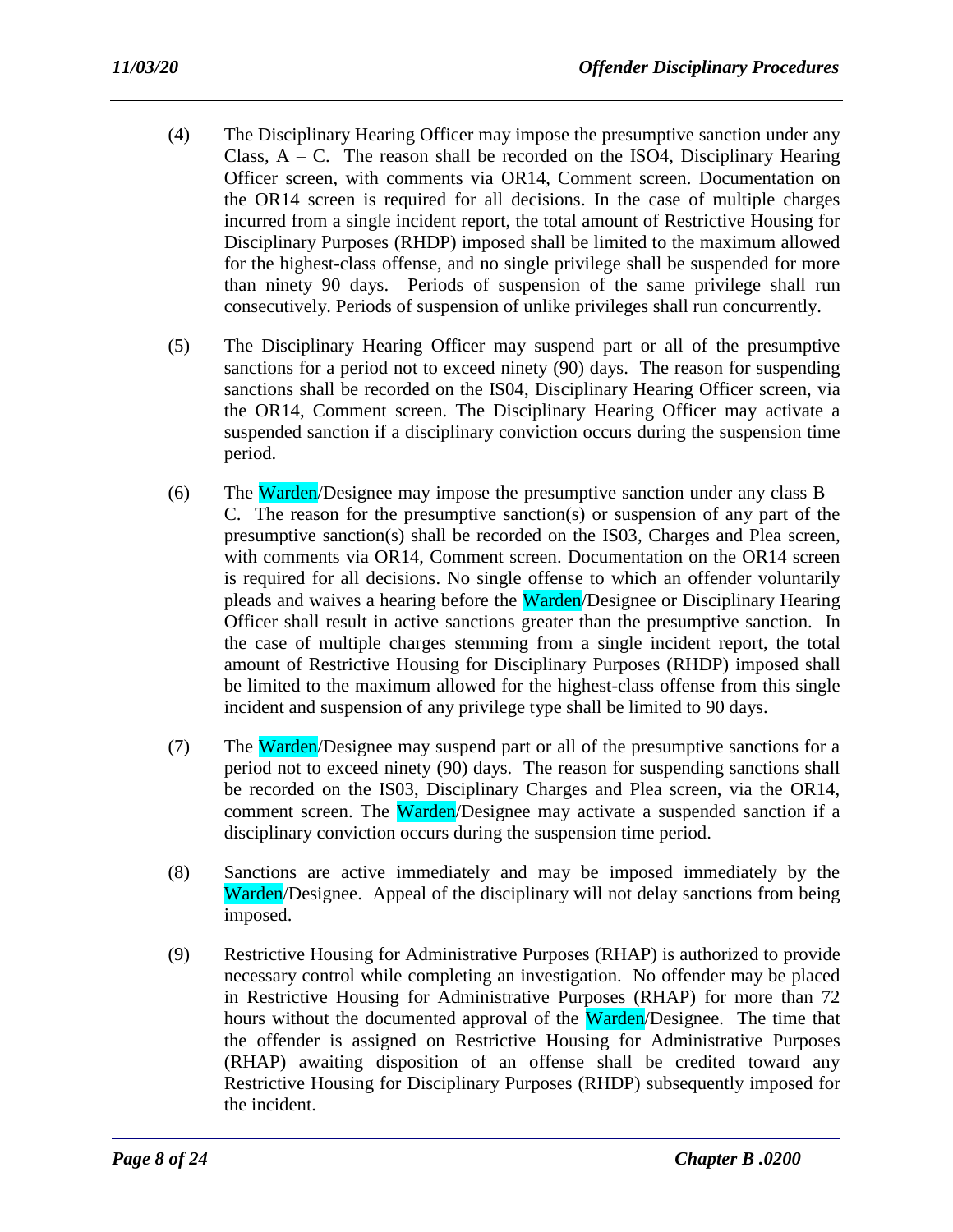- (10) If for any reason a sanction is not fully completed within ninety (90) days from the date of imposition, or date of activation of a suspended sentence, then the remaining balance will automatically become null and void.
- (11) An offender will not serve more than thirty (30) consecutive days in Restrictive Housing for Disciplinary Purposes (RHDP).
- (12) Food may not be used as a form of disciplinary sanctions.
- (13) If an offender should be found not guilty of an alleged violation, the disciplinary report is removed from the offender's electronic files automatically by OPUS.
- (e) Other Requirements Which Apply to Specific Classifications of Offenses:
	- (1) For an offender who is found guilty of an A03 which results in physical injury, Heightened Sanctions include:

(A) Forfeiture of all previously accumulated Good Time, Earned Time, and Meritorious Time.

(B) Ineligibility to earn any future Good Time, Earned Time, or Meritorious Time on their current term of incarceration.

(C) Suspension of personal visitation privileges for a period of 12 months to 24 months. Once visitation privileges are restored, only non-contact visits will be allowed for the remainder of the offender's current term of incarceration. The Commissioner of Prisons or designee will review the offender's case annually to determine whether these restrictions can be lifted.

(D) Immediate placement on the Interstate Compact Program list for out-of-state housing for a minimum of 5 years.

(E) In addition, the Director's Classification Committee (DCC) shall place the offender on High Security for Maximum Control (HCON) for a minimum of 12 months, subject to periodic review thereafter. Upon release from HCON, the offender shall serve a subsequent period of time on Restrictive Housing for Control Purposes (RHCP) and then be placed in the Rehabilitative Diversion Unit (RDU) program.

## (2) Procedures for Heightened Sanctions:

(A) During the disciplinary process for an A03 offense, the facility charging authority and/or the responsible Disciplinary Hearing Officer may recommend consideration of Heightened Sanctions. The Commissioner of Prisons delegates their authority to an appointed 3-person committee to determine whether or not the offender should receive heightened sanctions. One of the 3- person committee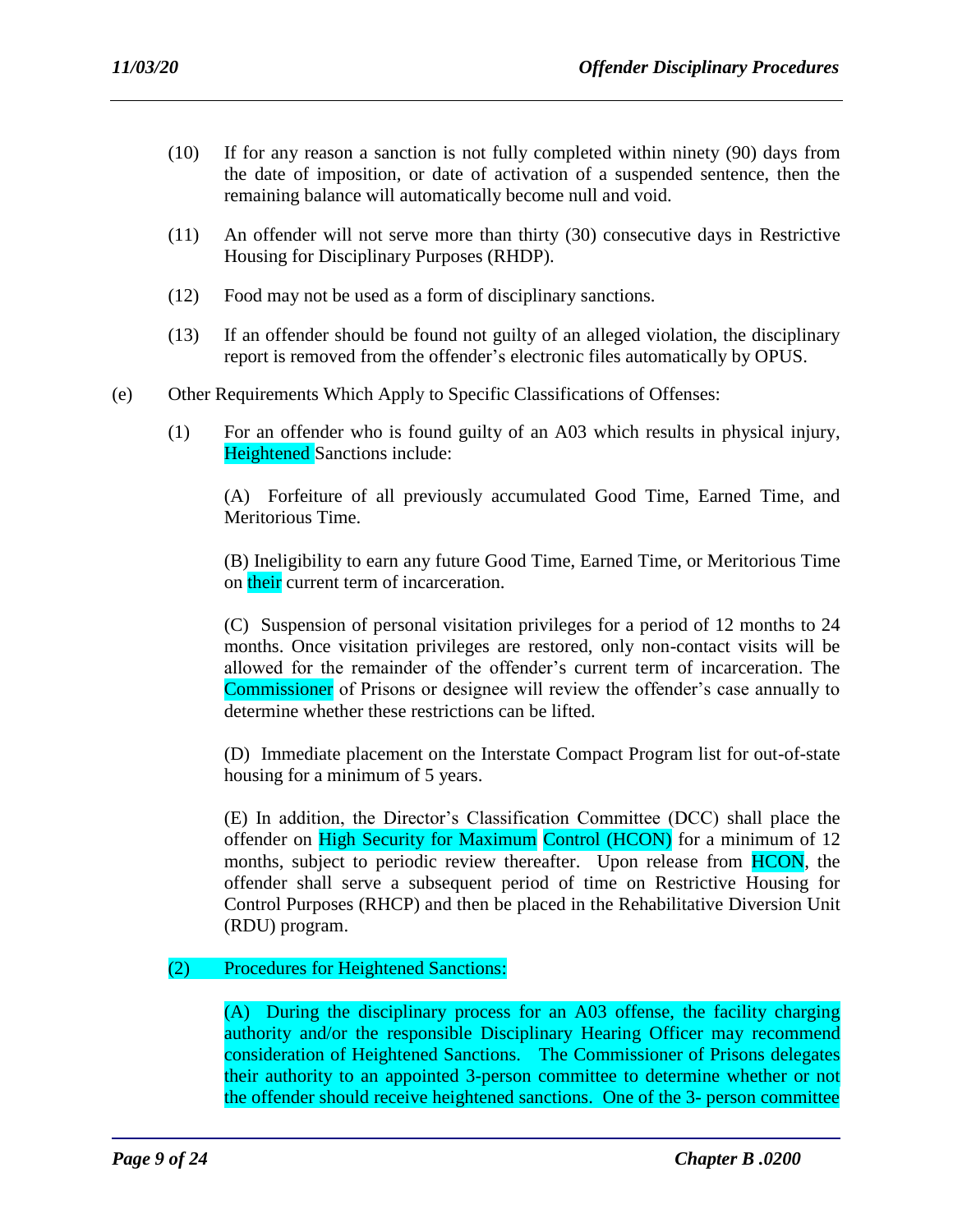should serve as the Chairperson. The committee shall review any pending eligible cases on a monthly basis to determine if offender(s) should receive Heightened Sanctions. The committee should review each case independently and Heightened Sanctions may be imposed upon the recommendation of the majority of the committee. The decisions of the committee shall be reported to the Manager of Classification and Technical Support by the Chairperson. The Manager of Classification and Technical Support shall activate Heightened Sanctions if directed by the Committee

(B) The Manager of Classification and Technical Support shall ensure the offender is notified in writing if they is subject to Heightened Sanctions. offender wishes to appeal Heightened Sanctions status, the offender will be given an opportunity to appeal in writing on the Heightened Sanctions Notice to Offender & Appeal Form and Offender's Comment Form. The offender's appeal shall promptly be forwarded to the Commissioner of Prisons.

(C) The Commissioner of Prisons or their designee will respond back to the offender with a final decision in writing within 30 days.

- (3) When an offender is charged with any Class A offense, or the B08, B20, or B21 offenses, the offender must be referred to the Disciplinary Hearing Officer for disposition and the Referring Authority should document this on the IS03 screen and comments via the OR14, Comment screen.
- (4) Suspension of privileges as presumptive sanctions for Class C offenses may occur during or after Restrictive Housing for Disciplinary Purposes (RHDP), at the discretion of the Warden/Designee.
- (5) When an offender pleads guilty to an authority for a Class C offense, the sanction will be a suspended Class C sanction.
- (6) Offenders who escape while participating on work release, study release, home leave, or any other program authorized under G.S. 148.4 are subject to administrative disciplinary action as follows:
	- (A) The offender should be charged with disciplinary infraction B-12, (Leave, quit without authorization, fail to report, or neglect to adhere to approved schedules for community based programs) if the offender:
		- (I) Voluntarily returns to the off-site community-based program site prior to facility staff being notified they is unaccounted for;
		- (II) Voluntarily returns to the facility within 24 hours and prior to the initiation of escape procedures; (Escape procedures should be put into effect as soon as staff learn an offender has left from a community-based program); and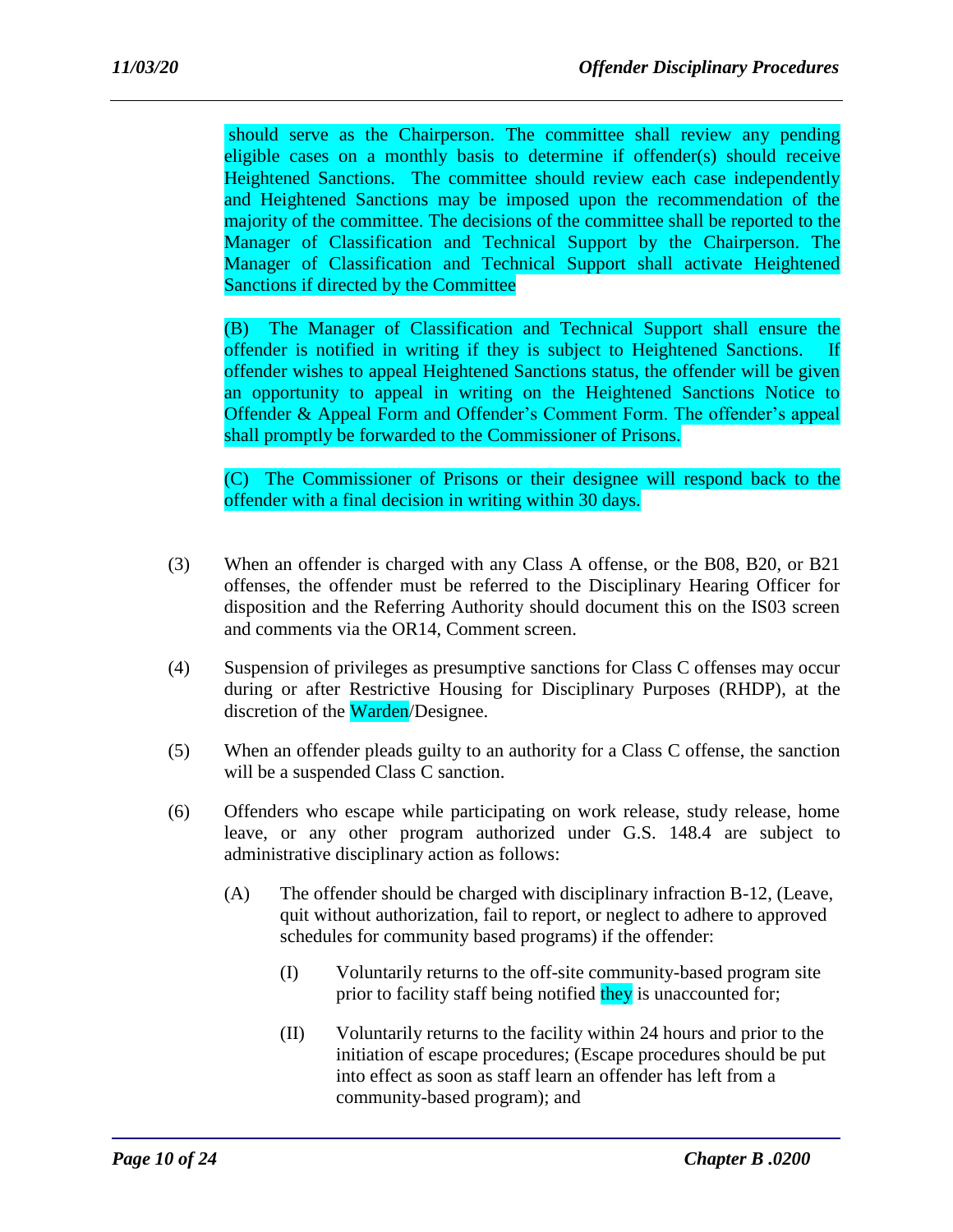- (III) Commits no new criminal offenses while away from their assigned location regardless of when they returned to custody.
- (B) The offender should be charged with disciplinary infraction A06, (escape or attempting to escape-this includes possessing any materials that could assist with an escape) if the offender:
	- (I) Does not voluntarily return to the off-site community-based program or the prison facility prior to initiation of escape procedures;
	- (II) Does not return to the facility within 24 hours of leaving the community-based program; or
	- (III) Commits any criminal offense while away from their assigned location.

### **.0205 DISCIPLINARY PROCEDURES**

- (a) Reporting and Preventing Misconduct
	- 1) Any Department of Public Safety employee or agent who witnesses an act of misconduct on the part of an offender or offenders shall take appropriate action to prevent continuation of the misconduct.
	- 2) The employee(s) witnessing the misconduct or other appropriate staff may try to counsel the offender to stop the misbehavior and prevent recurrence.
	- 3) When counseling is not appropriate or is ineffective, a written report of the actual or suspected misconduct should be presented to the Warden/Designee as soon as possible after the incident but no later than the end of the employees' shift, unless extenuating circumstances exist. The written report should include, but not be limited to, details of the reported misconduct, any unusual offender behavior, any staff witnesses, any physical evidence and its disposition, any immediate action taken, including the use of force, and the reporting party's signature and date and time of report.
	- 4) Anyone, including offenders, may report offender misconduct. When a report of offender misconduct is received from someone other than an employee, a written witness statement should be requested.
- (b) Time Frames
	- 1) The Officer-In-Charge should assign an Investigating Officer within 24 hours after being notified of actual or suspected offender misconduct or after being notified of a reinvestigation by the Disciplinary Hearing Officer or the Chief Disciplinary Hearing Officer via the IP51 0 25 screen. Assignment will be documented on the IS02, Disciplinary Investigation screen, and comments can be made on the OR14, Comment screen.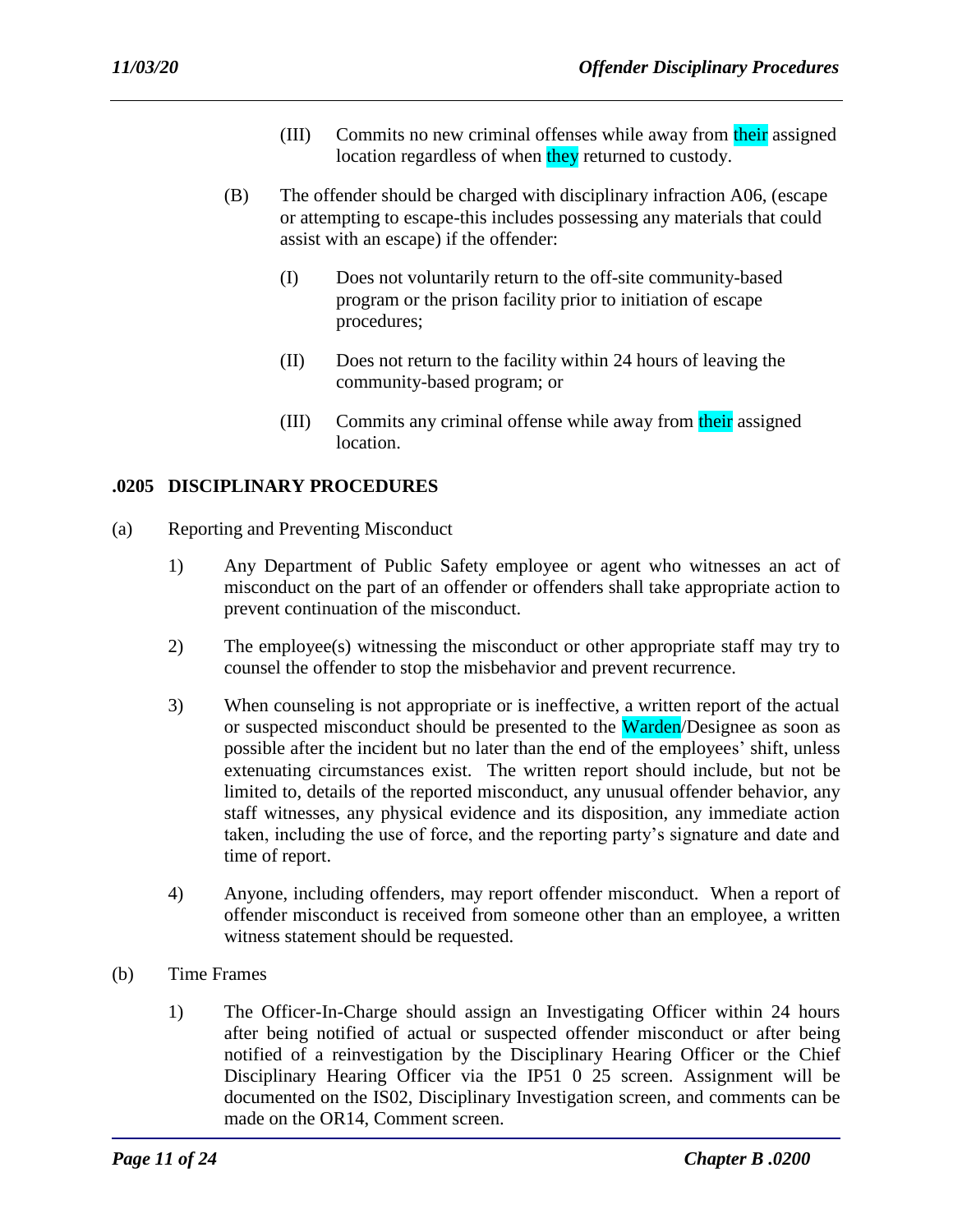- 2) When an alleged rule violation is reported or a reinvestigation has been ordered, an appropriate investigation is begun within 24 hours of the time the violation is reported or ordered for reinvestigation and is completed within 72 hours, unless an extension is granted and documented by the appropriate authority. The Investigating Officer will document the start of the investigation on the IS02, Disciplinary Investigation screen and on the OR14, Comment screen.
- 3) The Investigating Officer should submit the investigative report through use of the IS02, Disciplinary Investigation screen and process and summarize the results on the OR14, Comment screen. This report should be completed and submitted to the Warden/Designee within 72 hours of beginning the investigation unless an extension is granted and documented by the appropriate authority.
- 4) The Warden/Designee will access completed investigations via the IP51 0 20, Pending Review screen. That authority will review the investigation within 72 hours and decide if formal disciplinary action, or further disciplinary action in the case of a rehearing ordered by the Chief Disciplinary Hearing Officer, is required unless additional time is granted and documented by the appropriate authority. If disciplinary action is required, the authority/designee will document formal charges on the IS03, Disciplinary Charges and Pleas screen. The summary of the charges will be documented on the OR14, Comment screen. The disciplinary report will then be printed and the offender should be advised in writing of the charges and given a copy within this time frame. A plea of guilty and waiver of hearing should be documented on the IS03, Disciplinary Charges and Pleas screen and on the OR14, Comment screen. Documentation is required for all decisions whether following presumptive sanctions or deviating from the same.
- 5) The Disciplinary Hearing Officer will access referrals via IP51 0 21, Pending Review screen, convene the disciplinary hearing, and document the proceedings on the IS04, Disciplinary Hearing Officer screen and on the OR14, Comment screen within seven (7) days, excluding weekends and holidays, after the offender has been charged with an offense unless an extension is granted. A plea of guilty and waiver of hearing should be documented on the IS04, Disciplinary Hearing Officer screen and on the OR14, Comment screen. The disposition of the charge is to be documented on the IS04, Disciplinary Hearing Officer screen and the summary of the hearing will be entered as comments on OR14, Comment screen. Documentation on the OR14 screen is required for all decisions whether following presumptive or deviating from the same.
- 6) The offender may appeal a guilty finding by the Disciplinary Hearing Officer in writing to the **Commissioner** of Prisons within 15 calendar days from the date of hearing. The appeal shall be received by the **Commissioner of** Prisons within 15 calendar days from the date of the hearing.
- 7) The Commissioner of Prisons/Designee will log receipt of the appeal and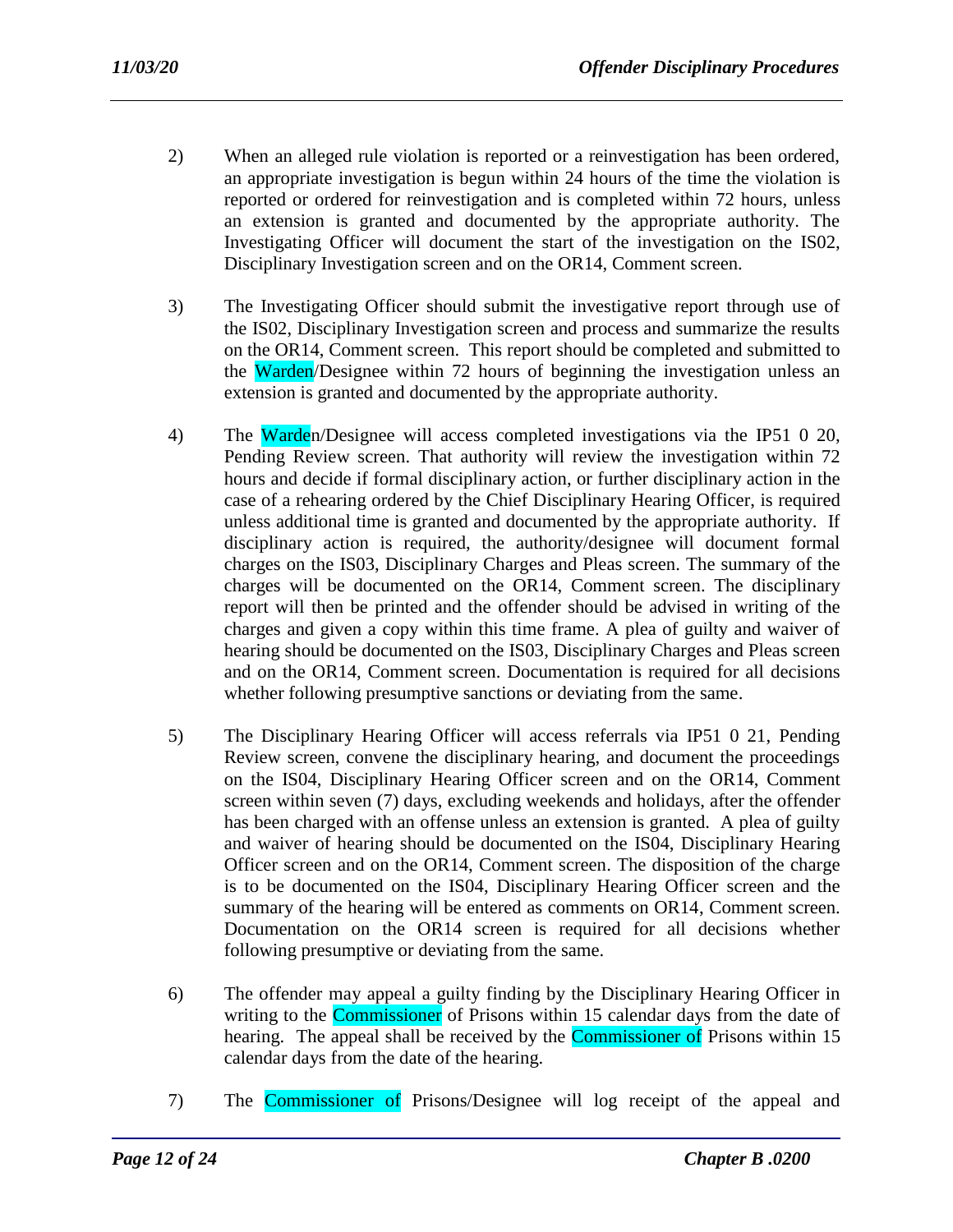supporting documents on the IS05, Disciplinary Appeal screen. Tracking and notification to the facility and the offender will be accomplished via the IS05, Appeal screen, and batch jobs, to include appropriate alerts, pending reviews, and appeal letters. The designated facility staff should monitor these transactions daily. The review should be completed within thirty (30) calendar days of receipt of the offender's appeal and the offender promptly notified of the results

- 8) The Warden/Designee may grant in writing additional time for charging the offender. The Warden/Designee will document the approval, rationale, and number of days requested, on the IS03, Disciplinary Charges and Pleas screen and OR14, Comment Screen.
- 9) Assistant Chief Disciplinary Hearing Officer may grant in writing additional time for convening the Disciplinary Hearing. The Disciplinary Hearing Officer will document the approval, rationale, and number of days requested, on the IS04, Disciplinary Hearing Officer screen, and OR14, Comment screen.
- 10) Extensions may be granted, with limited timeframe as follows:

Investigating Officers-15-day maximum Referring Authority-10-day maximum Disciplinary Hearing Officer-15-day maximum

- 11) The following list, which is not an all-inclusive list, provides some reasons for which additional time may be granted:
	- (A) In the event of extenuating circumstances, investigating officers, referring authorities and /or Disciplinary Hearing Officers may request additional time beyond those noted in section 10. Time extensions for Investigating Officers and Referring Authorities may be granted by the appropriate Region Director or designee. Time extensions for Disciplinary Hearing Officers shall be made to the Assistant Chief Disciplinary Hearing Officer or the Chief Disciplinary Hearing Officer via email. These are the only staff authorized to approve extensions in excess of the times noted in section 10.
	- (B) Law Enforcement or the District Attorney requests a suspension of the disciplinary procedures to prevent interference with criminal investigations or prosecutions.
	- (C) Witness(s) or evidence is not available or additional time is necessary to obtain additional information.
	- (D) The accused offender is not available because of transfer for Restrictive Housing for Disciplinary Purposes (RHDP), medical or mental health reasons, or court appearance.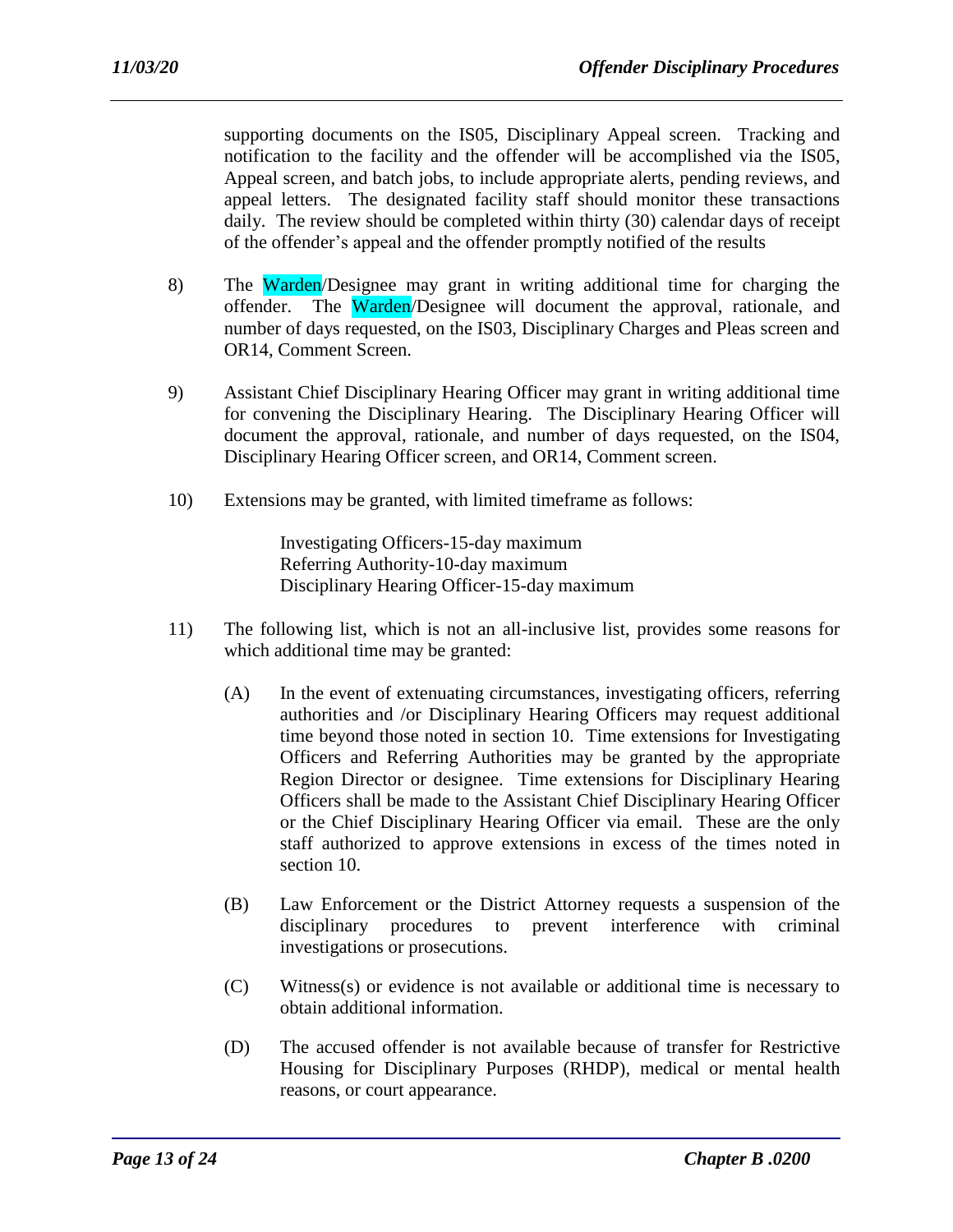### (c) Offender Rights

- 1) The offender has a right to:
	- (A) At least 24 hours advance written notice of the disciplinary charges before the hearing;
	- (B) Be informed of the alleged misconduct, and to make verbal and/or written statements to the Investigating Officer;
	- (C) Request in writing to the Investigating Officer, during the investigation, that a written witness statement(s) or evidence be gathered, or evidence or witness(s) be present at the hearing if charges are referred. If an offender is unable to write, they may request that the Investigating Officer transcribe his oral request(s), which the offender will sign, and date. Failure to make these requests on the offender witness form shall be deemed a waiver of such requests.
	- (D) In cases involving offenders identified as M4 M5, Behavioral Health staff will complete the DC–556M. Additionally, the Investigative Officer, Warden/Designee or Disciplinary Hearing Officer may refer any offender to Behavioral Health staff when any offender displays obvious signs of mental health decline. This referral may occur at any time during the disciplinary process. Behavioral Health staff will conduct an evaluation and complete the DC-556M form within 5 business days from the date of the referral.
	- (E) If the offender is identified as Developmentally Disabled, the offender's Case Manager or another DD trained Case Manager must be notified. The Case Manager must be present when the offender is advised of his rights, must assist with communicating statements, must be present when the offender is charged by the Warden/Designee, when the Disciplinary Hearing Officer meets with the offender, and must assist with completion of the disciplinary appeal form should the offender desire to appeal a guilty verdict. Assistance at each level shall be documented on a separate DC-138B, Statement by Witness form and on the appropriate screens (IS02, IS03, or IS04 and OR14 at each level).
	- (F) Request the Warden/Designee to appoint a staff member to assist the offender at the hearing;
	- (G) Be read the substance of the evidence and have the opportunity to explain or refute the evidence at the disciplinary hearing; and
	- (H) Appeal to the Commissioner of Prisons.
- 2) The offender may waive specific rights in writing or by overt refusal to cooperate with the disciplinary procedures associated with those rights. Overt offender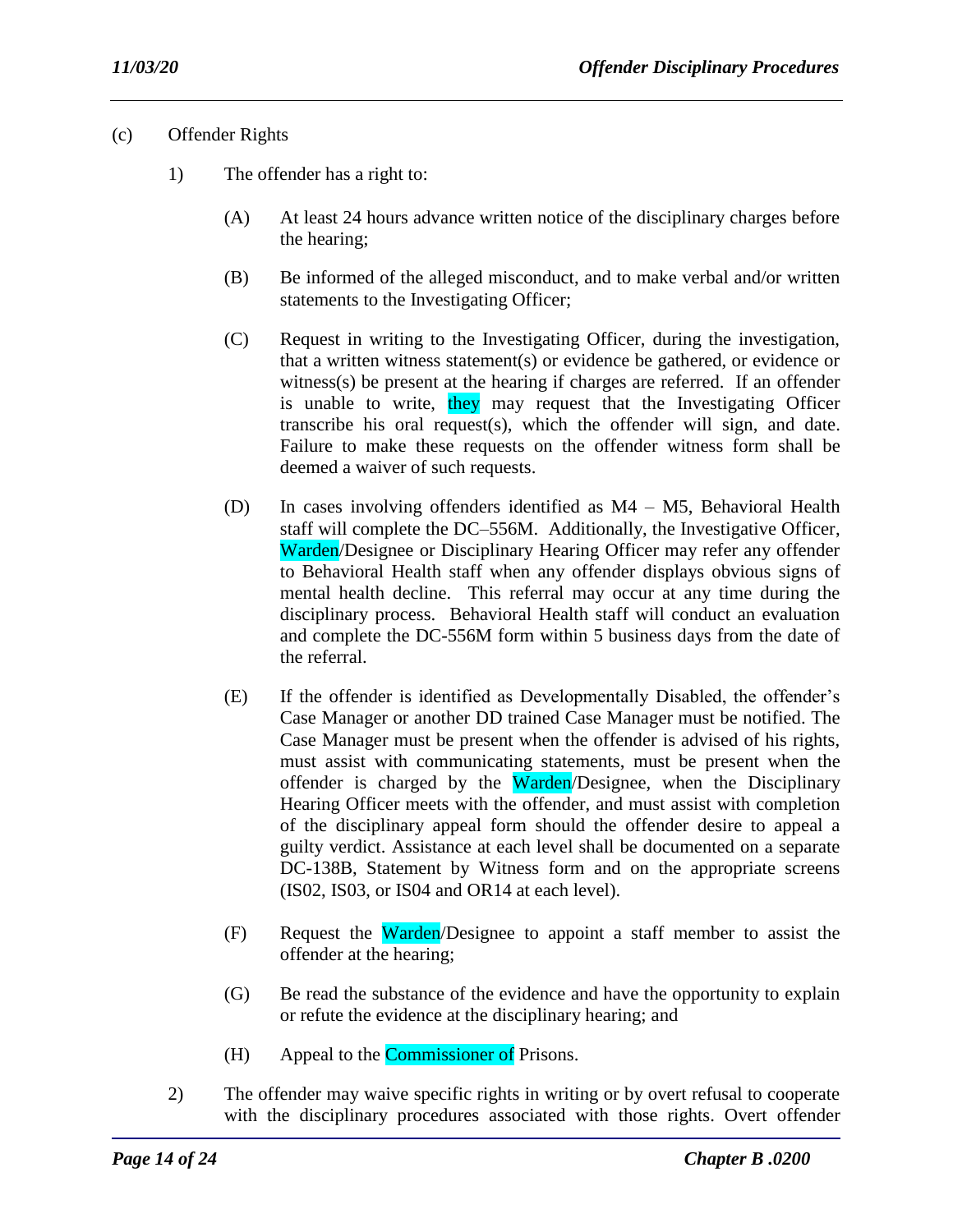uncooperativeness that leads to a waiver of a right shall be witnessed by a minimum of two staff persons and documented in the record of the disciplinary process. This includes, but is not limited to any refusal to sign the DC-138A, Offender Rights form, the DC-138B, Statement by Witness form, the Offense and Disciplinary report (batch job #50), the Record of Hearing form (batch job #55), and/or the Waiver of Hearing and Plea of Guilty form (batch job #60 or #65). A right not waived or refused by the offender is retained by the offender.

- (A) Force should not be used to make an offender attend the hearing.
- (B) When an offender refuses to attend a hearing, the offender will be informed that the refusal to attend as scheduled is a waiver of the opportunity to attend and that the hearing will be conducted outside the offender's presence.
- (C) When an offender refuses to attend a hearing, the offender should be given the opportunity to make a written statement regarding his refusal to attend the hearing and/or providing information to be considered at the hearing. This statement should be submitted at the time of refusal so that the offender is not allowed to disrupt the hearing schedule.
- (D) The refusal to attend should be documented on the DC-138G, Refusal to Attend Disciplinary Hearing form, and witnessed by at least two staff persons, who should sign verifying they witnessed the offender's refusal.
- (E) The Disciplinary Hearing Officer will document that the offender refused to attend the hearing, signed or refused to sign the DC-138G, Refusal to Attend Disciplinary Hearing form, staff names who witnessed the refusal, and that the written statements from staff and/or the offender documenting the refusal were reviewed.
- (F) A refusal to attend a hearing only applies to the current hearing in question. By waiving a hearing, the offender does not automatically waive future hearings for other future disciplinary infractions.
- 3) Violation of these rights by staff may be grounds for dismissal of disciplinary charges.
- (d) Investigation Officer Appointment and Responsibilities
	- 1) Each correctional facility should have one or more staff trained to serve as Investigating Officer. The Investigating Officer will be required to complete formal OSDT approved Disciplinary Hearing Officer Procedures training prior to being given an OPUS profile to conduct offender disciplinary investigations.
	- 2) The Officer-In-Charge will notify the Investigating Officer when a report of possible misconduct is reported.
	- 3) A staff person who is witness to an offense cannot serve as the Investigating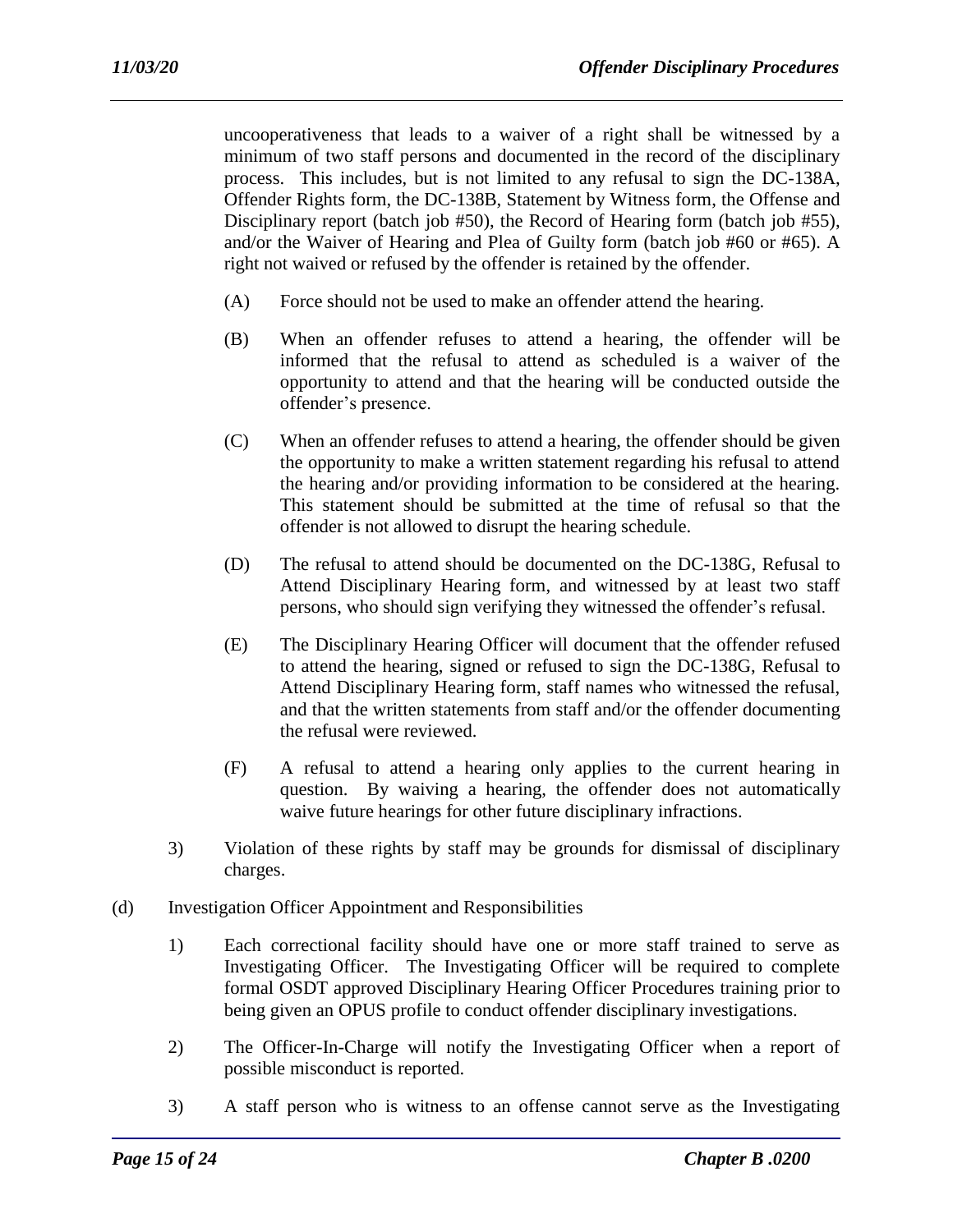Officer for that offense.

- 4) Responsibilities:
	- (A) Fully investigate the alleged act of offender misconduct**,** which includes interviewing and acquiring a written statement from the person reporting the misconduct, the accused offender, and other witnesses, and employing other appropriate investigatory techniques.
	- (B) Advise the accused offender, in writing and orally, if necessary, of the rights enumerated in Section .0205(c) of this policy.
	- (C) Prepare a written investigation report on the IS02, Disciplinary Investigation screen and OR14, Comment screen, with appropriate comments. The report shall summarize the evidence gathered, disposition of money/stamps and/or contraband taken, interviews conducted, offender rights waived and/or requested, extensions requested/ approved, and written statements obtained during the investigation. Each written statement obtained should be summarized. If written statements are not taken from witnesses requested by the offender, their names and the explanation for not taking statements shall be included in the report. The names of witnesses requested by the offender to be present at the disciplinary hearing shall be included in the report, a written statement will be obtained from the requested witnesses to be present at the hearing, and a summary of each included in the report. The Investigating Officer may make recommendations regarding proceeding with formal disciplinary action, the presence of witnesses at the disciplinary hearing, and the particular offender conduct rule violation.
	- (D) Complete and present to the Warden/Designee the disciplinary package including the Investigating Officer's Report (batch job #45), written witness statements, and forms documenting advisement of offender rights and compliance with policy requirements.
	- (E) If necessary, acquire documented approval from the Warden/Designee to extend the investigation beyond the 72 hours from the beginning of the investigation.
- 5) The Investigating Officer is the only authorized investigatory staff member for the gathering of evidence.
- (e) Behavior Health Staff Responsibilities
	- (1) When an offender is referred for a mental health evaluation during the investigative process, Behavioral Health Staff will make a report on the DC – 556M, as to:
		- (A) Whether the offender's current mental illness precludes participation in the disciplinary process, in which case the disciplinary hearing should be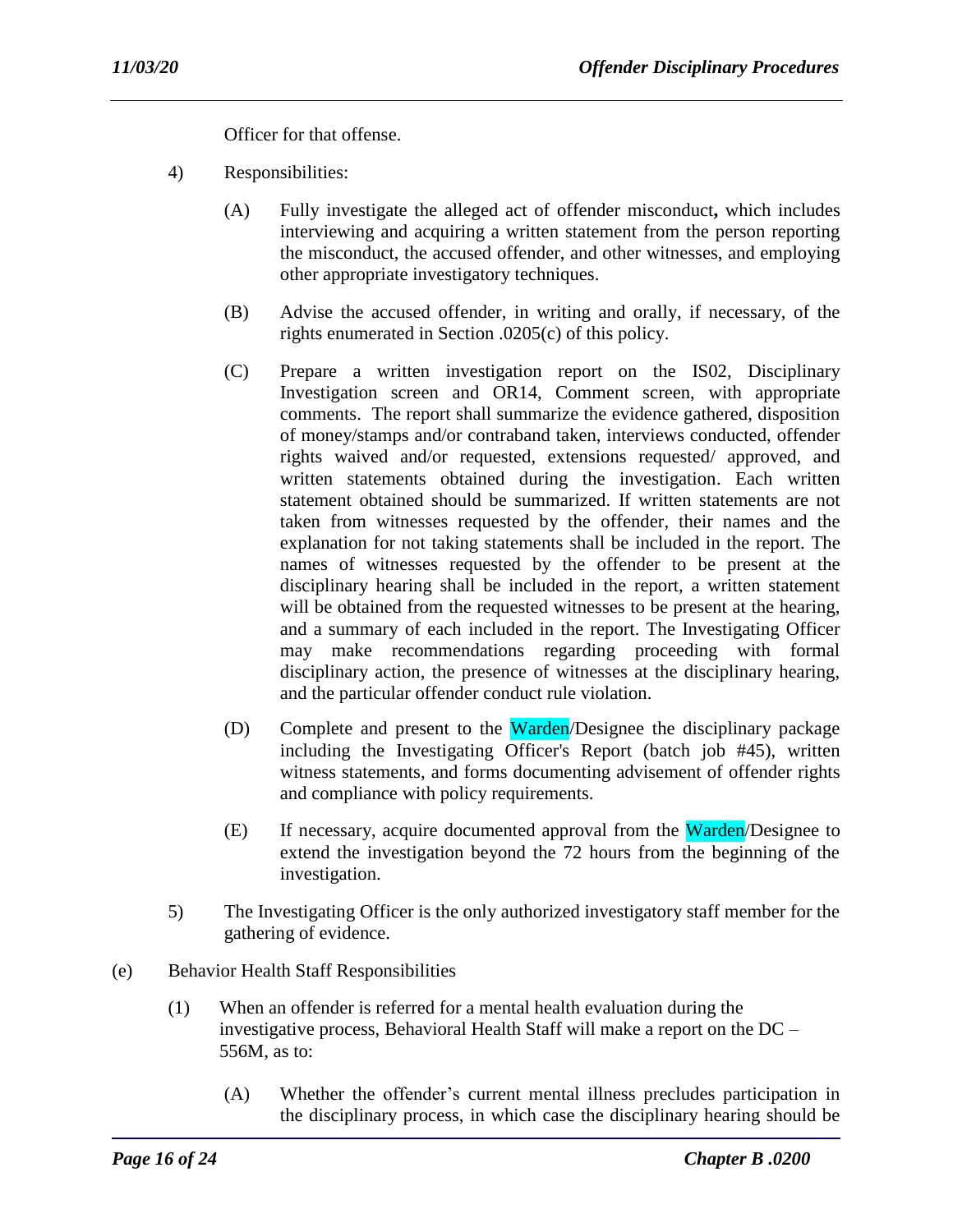postponed;

- (B) Whether factors related to serious mental illness should be considered during the disciplinary process (not an opinion regarding criminal responsibility) and;
- (C) Whether the offender's mental status contraindicates assignment to Restrictive Housing
- (2) The evaluation findings shall be forwarded to the Investigating Officer, filed as a part of the disciplinary record, and recorded in the electronic medical record (HERO).
- (3) The Disciplinary Hearing Officer should follow the findings and recommendations of Behavior Health Staff in parts (A) and (C) above unless there are strong overriding security reasons not to do so. These reasons must be clearly documented by the Disciplinary Hearing Officer on the OR14, Comment screen, and approved by the Warden/Designee in consultation with the appropriate Psychology Program Manager/designee. Unresolved disagreements will be referred to the Regional Assistant Director of Behavioral Health, who may consult with the Director for Rehabilitative Services. Information provided in part (B) should be considered in combination with other available evidence.
- (4) All other issues related to the disciplinary process are referenced in the current Offender Disciplinary Policy and Procedure and shall be followed as directed.
- (f) Warden Responsibilities
	- (1) The disciplinary process is critical to the safe and orderly operation of prison facilities and the Warden is responsible for managing a fair and impartial process. Procedural correctness, protection of offender rights, thorough investigations, and proper documentation are the Warden/Designee's responsibility. The Warden/Designee shall review disciplinary hearings and dispositions to assure conformity with policy and procedure, as well as, sign and date the Offense and Disciplinary Report acknowledging the review.
	- (2) The **Warden**/Designee also has the following responsibilities:
		- (A) Ensure one or more staff is trained to serve as Investigating Officers by completing the required Disciplinary Hearing Officer Procedures training.
		- (B) Review the Investigating Officer's report and determine whether to counsel the offender or proceed with formal disciplinary action. If counseling is used in lieu of formal disciplinary, it should be documented on the IS03, Disciplinary Charges and Plea screen, and the OR14, Comment screen, with appropriate comments and the appropriate counseling code.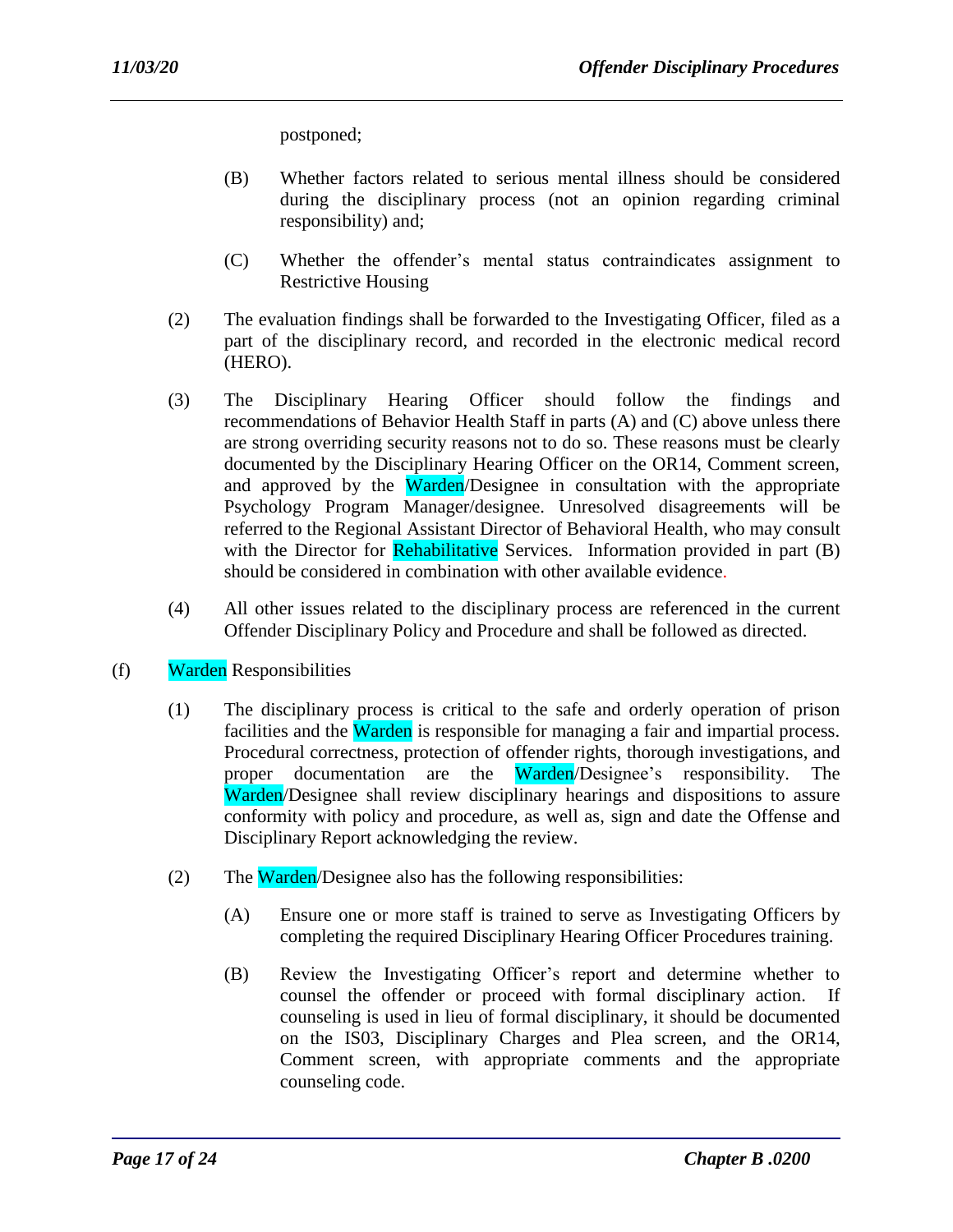- (C) Review the disciplinary package to ensure procedural correctness and the protection of offender rights.
- (D) May refer the case, in writing, back to the Investigating Officer for further investigation or to protect the offender's rights.
- (E) Decide whether to charge the offender with a disciplinary offense and, if so:
	- (I) determine the offense(s) with which the offender is to be charged;
	- (II) advise the offender of the charge(s);
	- (III) ask the offender if a staff representative is requested and, if so, appoint a staff member to this role;
	- (IV) complete the disciplinary report (batch job #50) by accessing the IS03, Disciplinary Charges and Plea screen, and provide the related comments on the OR14, Comment screen, to include but not be limited to, who, what, when, where, how, the offender's plea, rationale for sanctions, requested extension(s), reason for request, number of days requested, and approval(s),etc.; Documentation on the OR14 screen is required for all decisions whether following presumptive or deviating from the same.
	- (V) give the offender a copy of the completed Offense and Disciplinary Report (batch job #50) with a summary that addresses the offense(s) for which the offender is being charged, and;
	- (VI) When required, authorize an extension to charge the offender beyond 72 hours.
- (F) Ensure that pertinent items of information, reports, evidence, the accused, needed witnesses, and if requested, a staff representative, are available at the time of the disciplinary hearing.
- (G) May appoint a staff member to present evidence to the Disciplinary Hearing Officer.
- (H) Shall appoint a recorder to assist the Disciplinary Hearing Officer.
- (g) Staff Representative Responsibilities
	- (1) If the appointed representative was a witness to the alleged misconduct, the Warden/Designee should be notified so a new representative may be appointed.
	- (2) The staff representative does not serve as an advocate or assume an adversarial role. The staff representative has no investigative authority.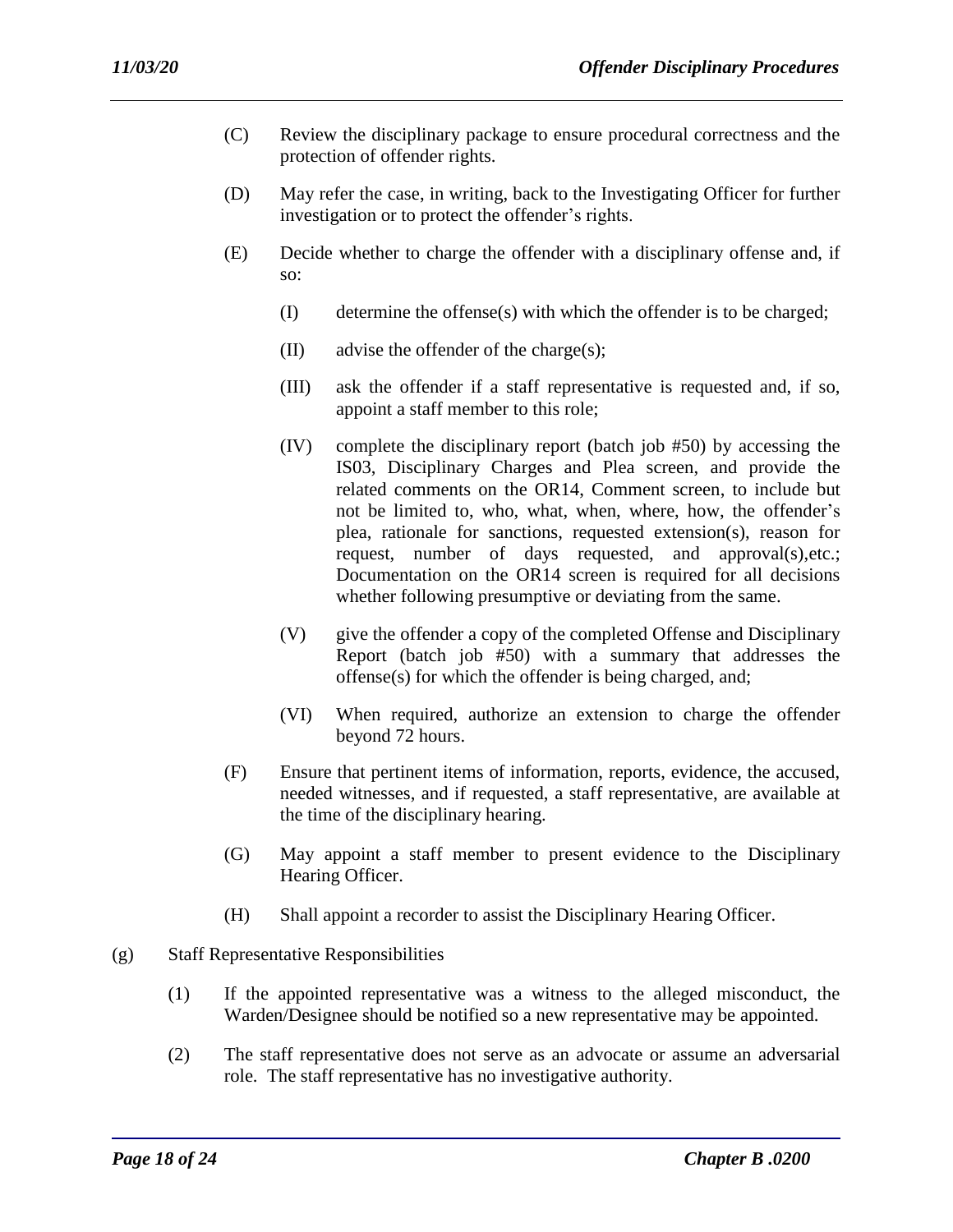- (3) Responsibilities:
	- (A) Assure that the offender has an opportunity to present their version of the facts to the Disciplinary Hearing Officer;
	- (B) Assist the offender with understanding the disciplinary process; and
	- (C) Make a written statement on the way the Representative assisted the accused offender.
- (h) Waiver of Hearing and Plea of Guilty
	- (1) The offender may voluntarily plead guilty and waive a hearing before the Warden/Designee or Disciplinary Hearing Officer. At the Disciplinary Hearing Officer level, a plea of guilty and a waiver of hearing will be documented on the IS04, Disciplinary Hearing Officer screen, and the OR14, Comment screen. The Waiver of Hearing & Plea of Guilty Report (batch job #65)-and the Offense and Disciplinary Report (batch job #50) should be printed. The Record of Hearing Report (batch job #55) will only be generated on plea of guilty for (A) class offenses. At the Referring Authority level, the IS03, Disciplinary Charges and Plea screen, would be accessed and documentation of the offender's guilty plea should be documented on the OR14, Comment screen. The Waiver of Hearing & Plea of Guilty Report (batch job #60) and the Offense and Disciplinary Report (batch job #50) should be printed.
	- (2) The offender shall sign the printed Waiver of Hearing & Plea of Guilty report (DHO level batch job #65, Unit level batch job #60) indicating that the plea and waiver are freely given and are not the result of any coercion or intimidation. If the offender is unable to sign due to restraints, this will be documented on the form, on the OR14, Comment screen, and a second witness will sign the form attesting the offender could not sign. This waiver also waives the right to appeal. The offender will be given a copy of the signed document (batch job #60 or #65).
- (i) Disciplinary Hearing Officer Appointments
	- (1) Disciplinary Hearing Officers shall be chosen to provide an impartial disciplinary hearing. No person who initiates the disciplinary charges or was a witness in the case may serve as a Disciplinary Hearing Officer.
	- (2) The Commissioner of Prisons shall appoint and have trained one or more Disciplinary Hearing Officers to hear and determine the disposition of formal disciplinary charges. These Disciplinary Hearing Officers will perform their responsibilities as full time and exclusive duties.
- (j) Disciplinary Hearing Officer Responsibilities
	- (1) The Disciplinary Hearing Officer reviews all the evidence for referred disciplinary cases, including both direct and circumstantial evidence, determines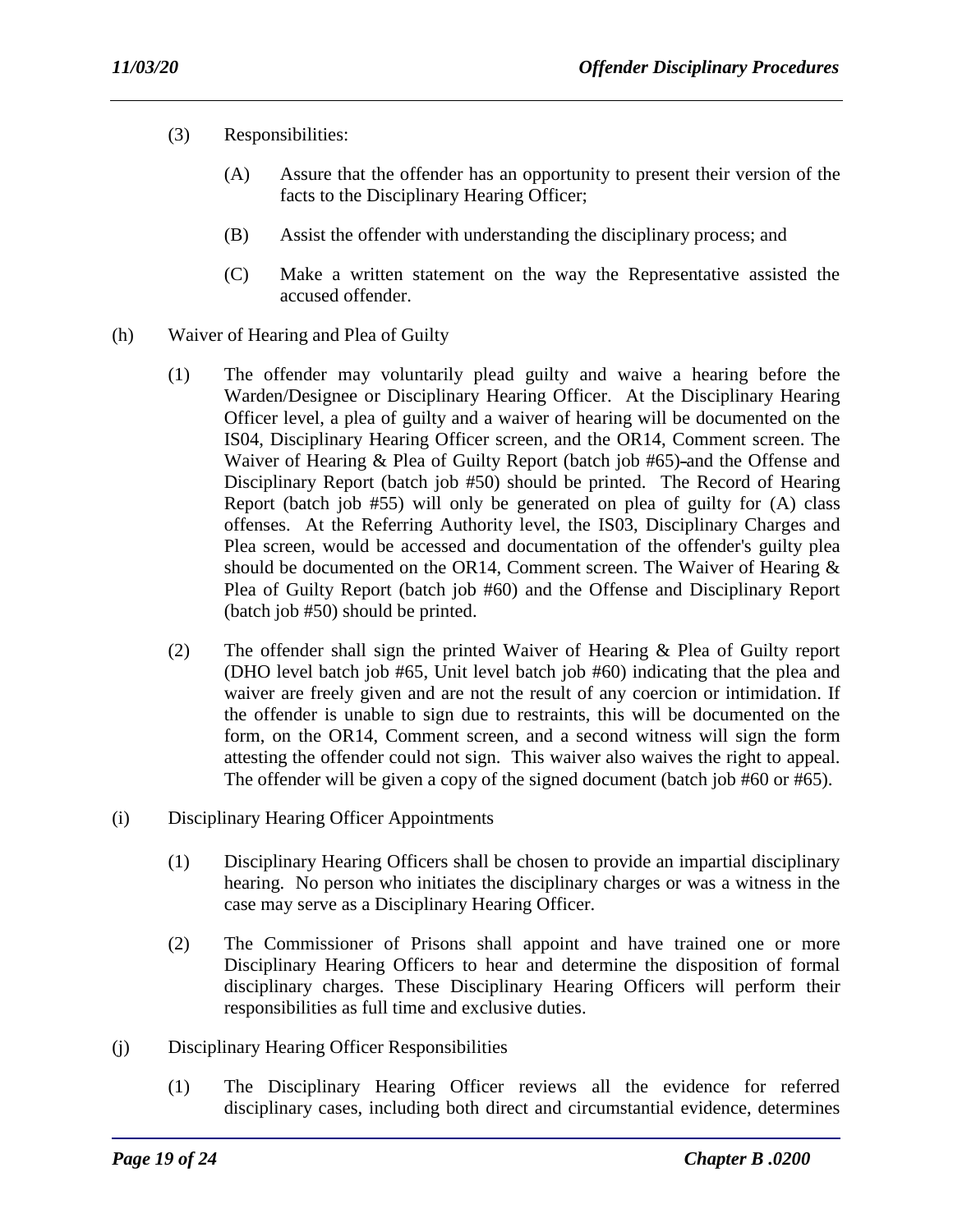guilt or innocence, and determines sanctions consistent with this policy.

- (2) Responsibilities:
	- (A) Review the disciplinary package to ensure procedural correctness and the protection of offender rights;
	- (B) Determine if the offender has been diagnosed with mental illness;
	- (C) Arrange for a hearing within seven (7) days, excluding weekends and holidays, after the offender has been charged with an offense;
	- (D) Assure the presence of the people and evidence needed for the hearing;
	- (E) If necessary, refer the disciplinary back to the Warden/Designee for one of the reasons enumerated in policy section .0205(b)(11) or .0205(e)(1)(A);
	- (F) Read the charges to the accused offender and obtain a plea of guilty or not guilty;
	- (G) Read to the offender the witness statements and other evidence relating to guilt or innocence. Confidential information shall not be divulged in such a manner as to reveal the identity of the confidential source and/or jeopardize the safety of the confidential source;
	- (H) Give the accused offender the opportunity to make a verbal statement, to refute or explain evidence, and to present relevant evidence.
	- (I) Give witnesses, requested by the offender, the opportunity to testify either in person or by telephone;
	- (J) Document on the IS04, Disciplinary Hearing Officer screen, and OR14, Comment screen, providing relevant comments, reasons for declining to call requested witnesses or allowing the accused to present items of physical evidence. The factors considered in determining to call witnesses or present evidence shall include but not be limited to:
		- (I) relevance;
		- (II) duplicative or cumulative testimony;
		- (III) necessity;
		- (IV) offender's failure to make timely request for witnesses or physical evidence in advance of the hearing; and
		- (V) undue hazard related to the facility's safety or correctional goals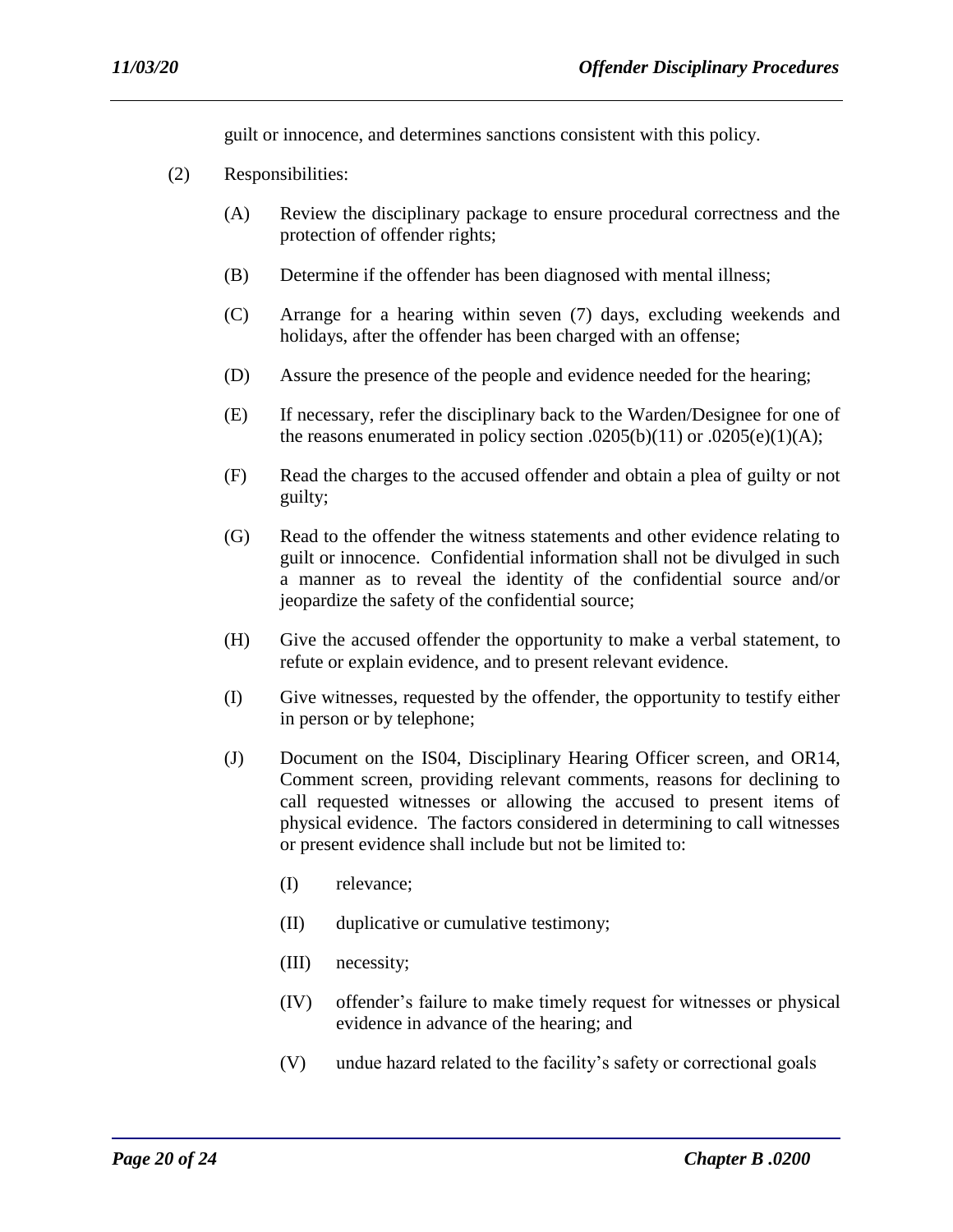Whenever the presentation of live testimony or physical evidence is denied by the Disciplinary Hearing Officer, written statements gathered by the Investigating Officer may be used. The reason(s) for denial shall be documented on the IS04, Disciplinary Hearing Officer screen, with comments on the OR14, Comment screen;

- (K) If the offender pleads guilty or is found guilty, the Disciplinary Hearing Officer may impose sanctions consistent with policy section .0204; Documentation is required for all decisions whether following presumptive sanctions or deviating from the same.
- (L) Enter the findings of guilty, not guilty or dismissal and the rationale on the IS04, Disciplinary Hearing Officer screen, and OR14, Comment screen, and advise the offender of the decision. If offender is unable to sign due to restraints, a second witness will sign the form attesting offender could not sign. The decision shall be based solely on information, direct and/or circumstantial, obtained in the hearing process including staff reports, the status of the offender charges, evidence from witnesses, and all pertinent documentation. Give the offender a copy of the written statement of the evidence relied upon and the reasons for the sanctions imposed by accessing Record of Hearing report (batch job #55). Thoroughly document the course of the hearing on the OR14, Comment screen;
- (M) For an offender who has been found guilty of an A03 offense that results in physical injury, the Disciplinary Hearing Officer will enter a code that will automatically send the case to the Chief Disciplinary Hearing Officer for review and additional sanctions as noted in .0204 (e) (1).
- (3) Advise the offender of the right to appeal to the Commissioner of Prisons within 15 calendar days from the date of hearing. Appeal should be received by the Commissioner of Prison within 15 calendar days from the date of the hearing.
	- (A) Complete and distribute the Record of Hearing forms.
	- (B) A record of the hearing and findings is maintained for five years.
- (k) Appeal to the Commissioner of Prisons
	- (1) If the offender appeals to the Commissioner of Prisons, their Designee is authorized to:
		- (A) Approve the Disciplinary Hearing Officer's decision.
		- (B) Order a re-investigation or re-hearing in whole or in part.
		- (C) Disapprove the Disciplinary Hearing Officer's decision and dismiss the case.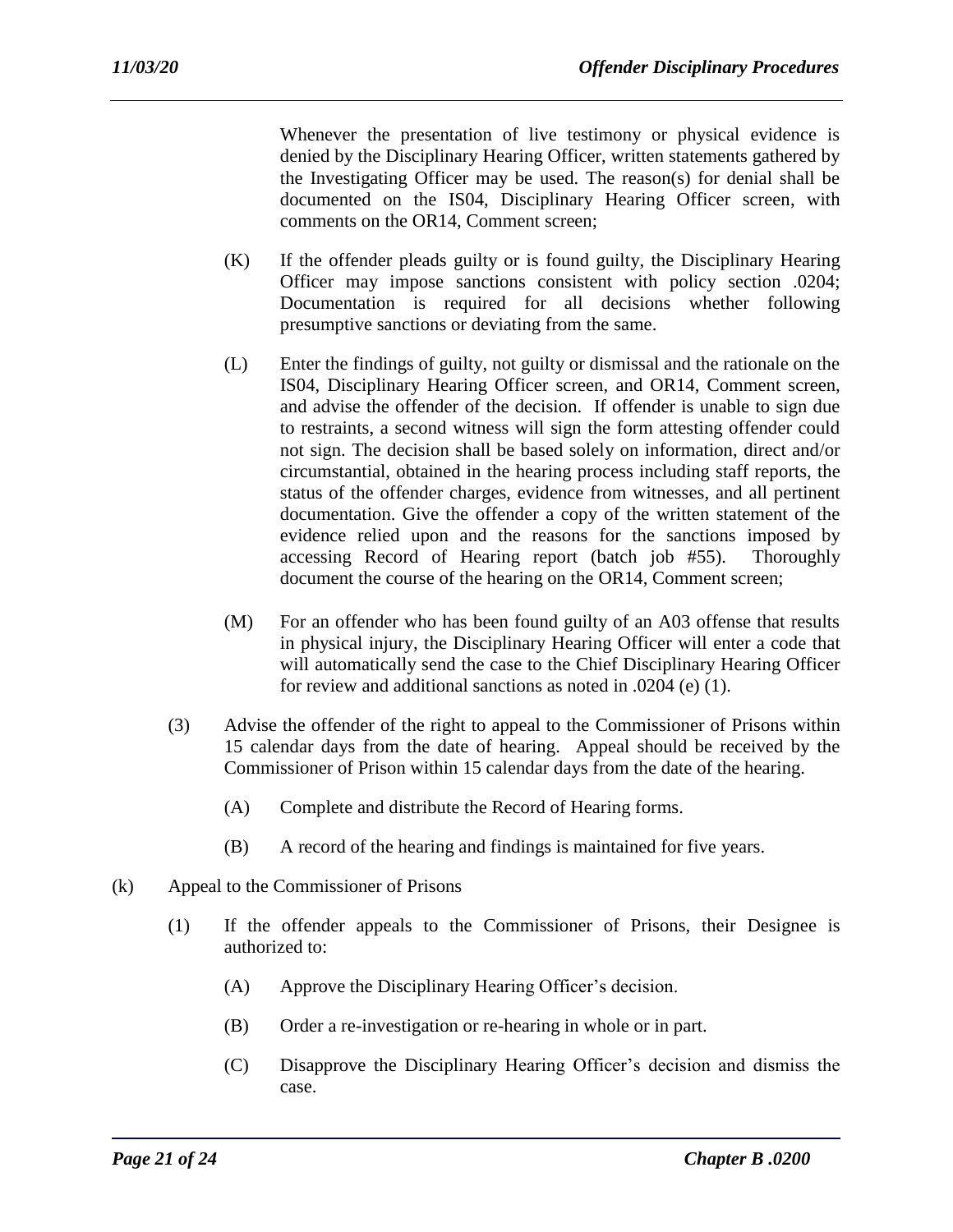- (2) The decision by the Disciplinary Hearing Officer shall be final. Such decision can only be approved or disapproved by the Commissioner of Prisons/Designee.
- (3) Appeals are only available for offenders convicted of disciplinary offenses. The Commissioner of Prisons/Designee cannot initiate an appeal of the Disciplinary Hearing Officer's final decision.
- (4) Any offender who elects to plead guilty may not appeal the guilty plea.
- (5) Tracking and notification to the facility and the offender will be accomplished via the IS05, Disciplinary Appeal screen, Alerts and Pending Reviews screens, and appropriate batch jobs, to include the Offender Appeal Decision Letter (batch job #40). The facility where the incident occurred shall print the Offender Appeal Decision Letter, give to the offender, and attach another copy with the disciplinary package. If the offender has transferred, the current housing facility should print the Offender Appeal Decision Letter and give to the offender.
- (l) Use of Offender Confidential Informant
	- (1) If at all possible, written and signed statements should be obtained from the informant. These statements can be summarized by the person obtaining the statement so that the confidentiality of the informant is maintained. This summary statement will be a part of the disciplinary record; however, the confidential informant's statement will not be a part of the disciplinary record but will be made available to the Disciplinary Hearing Officer and maintained by the Warden/Designee in a confidential file for at least five (5) years. The staff member should sign the summary statement.
	- (2) In the event the informant fears for their safety and is unwilling to write a statement, the staff member taking the statement will provide a summary as part of the disciplinary record. The interviewer's notes and the name of the informant will be maintained by the Warden/Designee in a confidential file. The statement written for the confidential file should be a thorough description of the informant's information. The staff member should sign, including date and time, the statement, and request the informant to sign or initial.
	- (3) Before disciplinary action is taken based on information provided through confidential information, the following conditions should be met:
		- (A) The staff member making the summary statement must know the informant, have used him/her in the past and found him/her reliable, and received the information from the informant based on the informant's personal or firsthand knowledge. The information would also be admissible if physical evidence or other reliable evidence, including similar statements by other informants, corroborates the informant's information.
		- (B) The staff member should state the facts that support the reliability of the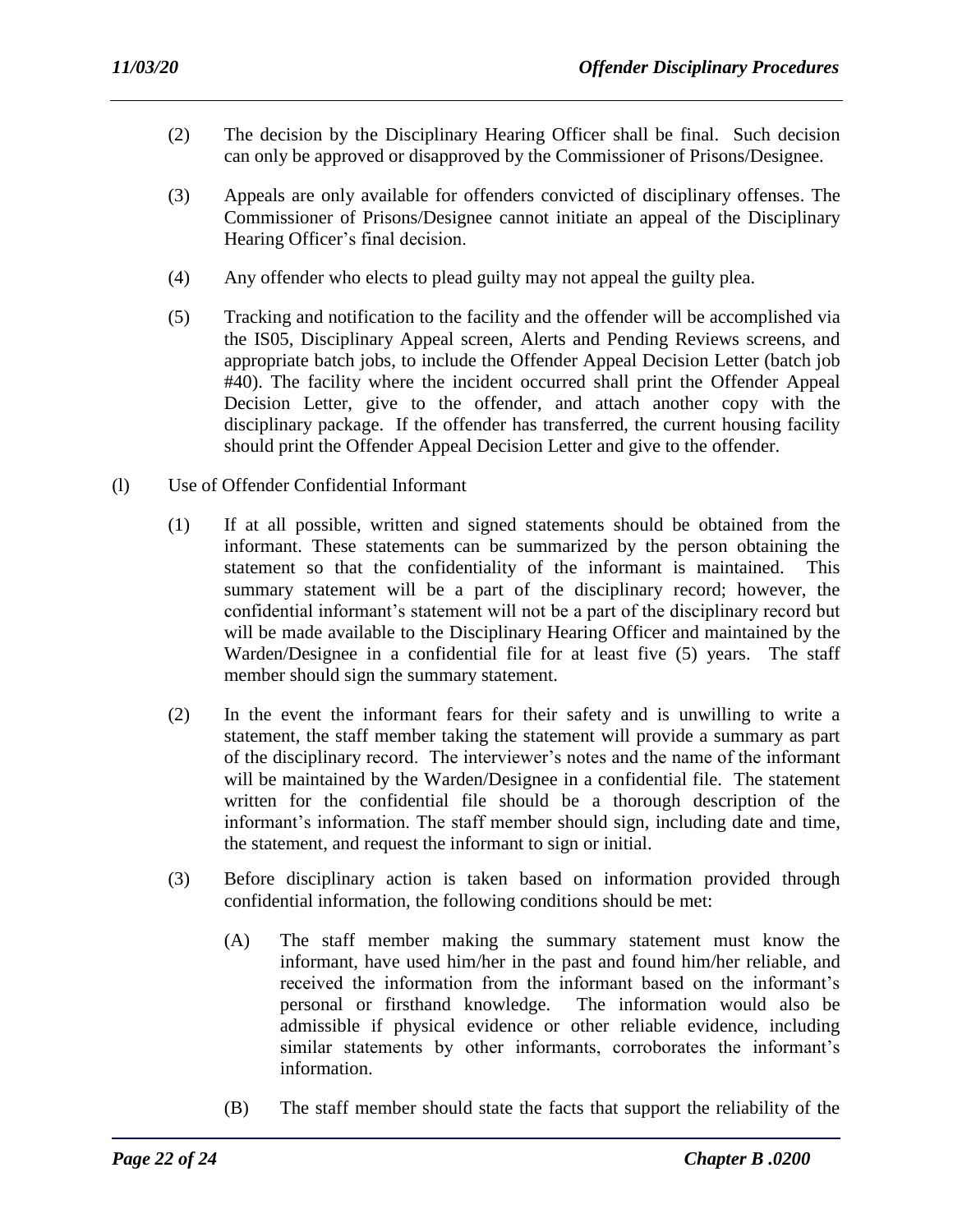confidential informant's statement, which should be filed with the confidential informant's statement.

- (C) The Disciplinary Hearing Officer should review the confidential statement and the reliability of the informant, as documented by the person obtaining the confidential informant's statement, and state this review in the Record of Hearing, on the OR14, Comment screen.
- (D) All staff involved in the collection and usage of confidential information should take steps to ensure the informant's identity is not disclosed.
- (m) Rules Violation Related to Mental Illness
	- (1) At any time during the disciplinary process, after offender misconduct has been identified, an authorized official may address the misconduct or otherwise dispose of the disciplinary action or rules violation when information indicates mental illness contributed significantly to the offender's behavior.
	- (2) All offenders residing within the confines of Prisons must be held responsible and accountable for their actions; however, special consideration must be given to those offenders whose mental illness contributed significantly to their behavior and actions.
	- (3) Offenders shall not be issued a rule violation for any of the following reasons:
		- (A) The behavior occurred in connection with a cell extraction for the administration of involuntary medication or involuntary medical treatment.
		- (B) The behavior occurred in connection with a cell extraction for transfer of the offender to a mental health inpatient unit or between mental health inpatient units.
		- (C) The behavior occurred in connection with being placed in mental health restraints and or stabilization.
	- (4) When any of these circumstances are met, the offender's conduct shall be documented on a separate DC-138B, statement by witness form. Any use of force used during these situations shall be documented appropriately on an Incident/Use of Force report form and screens for inclusion in the offender's central file.
- (n) Modifications

The Commissioner of Prisons may authorize modifications of this procedure consistent with its fundamental principles, provided any modification shall be in writing, approved by the Secretary of Public Safety and incorporated in the policies and procedures of the Department.